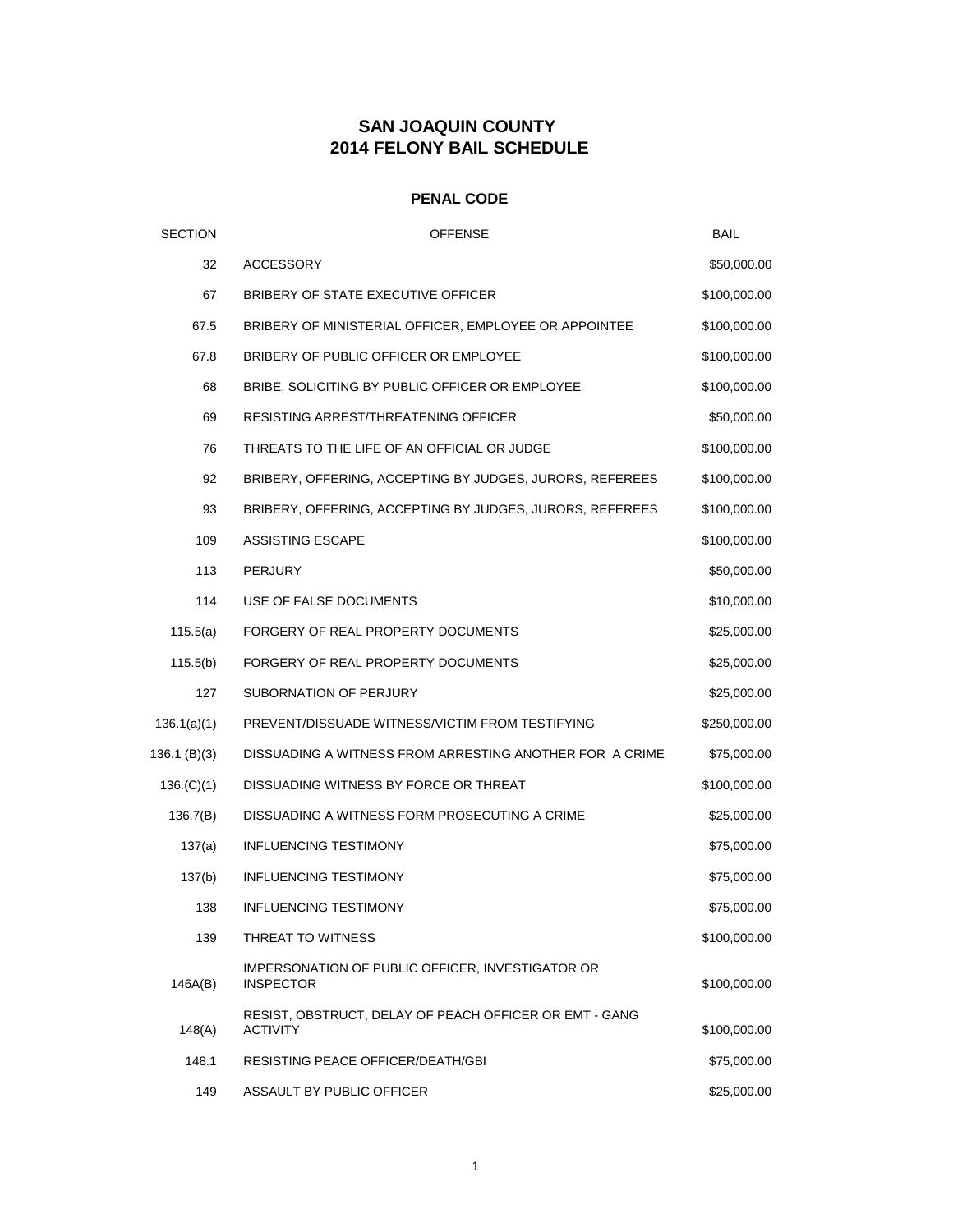| 165           | BRIBERY OF COUNCILMAN, SUPERVISOR, ETC.                  | \$10,000.00                               |  |
|---------------|----------------------------------------------------------|-------------------------------------------|--|
| 166(c)(4)     | CONTEMPT OF COURT WITH PRIOR                             | \$50,000.00                               |  |
| 182           | <b>CONSPIRACY</b>                                        | SAMES AS<br>SUBSTANTIVE<br><b>OFFENSE</b> |  |
| 182(a)(2)     | CONSPIRACY TO FALSELY CHARGE                             | \$25,000.00                               |  |
| 182(a)(3)     | COMPIRACY TO FALSELY BRING SUIT                          | \$25,000.00                               |  |
| 182(a)(5)     | CONSPIRACY TO COMMIT AN ACT INJURIOUS TO PUBLIC          | \$100,000.00                              |  |
| 182/245(a)(1) | CONSPIRACY TO COMMIT OR ASSAULT WITH FORCE, LIKELY GBI   | \$25,000.00                               |  |
| 186.22        | <b>STREET TERRORISM</b>                                  | \$250,000.00                              |  |
| 186.22(d)     | <b>CRIMINAL STREET GANG</b>                              | \$1,000,000.00                            |  |
| 186.26(A)     | STREET GANG ACTIVITY                                     | \$250,000.00                              |  |
| 187           | MURDER WITH SPECIAL CIRCUMSTANCES - OTHER MURDER         | <b>NO BAIL</b>                            |  |
| 191.5(A)      | GROSS VEHICULAR MANSLAUGHTER (with DUI)                  | \$1,000,000.00                            |  |
| 191.5(B)      | VEHICULAR MANSLAUGHTER WITHOUT GROSS NEGLIGENCE          | \$500,000.00                              |  |
| 192(a)        | MANSLAUGHTER - Voluntary                                 | \$1,000,000.00                            |  |
| 192(b)        | MANSLAUGHTER - Involuntary                               | \$250,000.00                              |  |
| 192(c)(1)     | GROSS VEHICLE MANSLAUGHTER (without DUI)                 | \$250,000.00                              |  |
| 192(c)(2)     | VEHICULAR MANSLAUGHTER WITHOU GROSS NEGLIGENCE           | \$150,000.00                              |  |
| 192(c)(3)     | NEGLIGENT VEHICULAR MANSLAUGHTER (with DUI)              | \$500,000.00                              |  |
| 192.5(A)      | VEHICLE MANSLAUGHTER WITH VESSEL W/GROSS NEGLIGENCE      | \$250,000.00                              |  |
| 192.5(B)      | VEHICULAR MANSLAUGHTER W/VESSEL W/O GROSS NEGLIGENCE     | \$150,000.00                              |  |
| 192.5(C)      | VEH MANSLAUGHTER WITH VESSEL/NO ALCOHOL W/GROSS NEGLIGEI | \$100,000.00                              |  |
| 192.5(D)      | VEH MANSLAUGHTER W/VESSEL NO ALC W/O GROSS NEGLIGENCE    | \$75,000.00                               |  |
| 203           | MAYHEM                                                   | \$100,000.00                              |  |
| 205           | AGGRAVATED MAYHEM (LIFE)                                 | \$500,000.00                              |  |
| 207           | <b>KIDNAPING</b>                                         | \$500,000.00                              |  |
| 207(b)        | KIDNAPING VICTIM UNDER 14                                | \$500,000.00                              |  |
| 209(a)        | KIDNAPING FOR RANSOM OR EXTORTION                        | \$500,000.00                              |  |
| 209(b)(1)     | KIDNAP TO COMMIT ROBBERY/RAPE/289 PC/ETC                 | \$750,000.00                              |  |
| 209.5         | KIDNAPING DURING CAR JACKING                             | \$500,000.00                              |  |
| 210.5         | FALSE IMPRISONMENT - KIDNAP TO EVADE ARREST              | \$100,000.00                              |  |
| 211           | <b>ROBBERY</b><br>212.5(a) FIRST DEGREE                  | \$250,000.00                              |  |
|               | 212.5(b) SECOND DEGREE - ATM MACHINE                     | \$150,000.00                              |  |
|               |                                                          |                                           |  |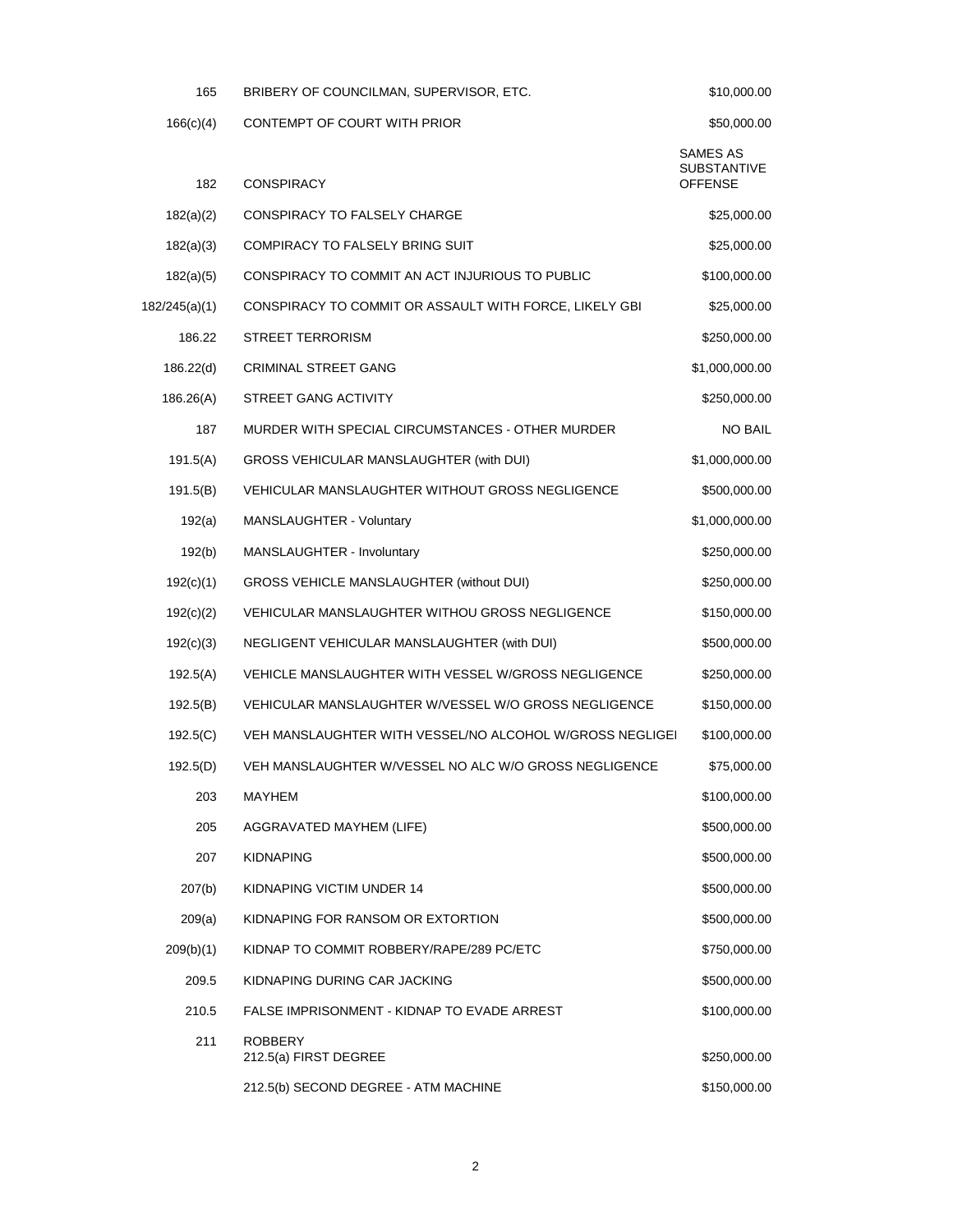|                       | 212.5(c) SECOND DEGREE                                                                                              | \$150,000.00                         |
|-----------------------|---------------------------------------------------------------------------------------------------------------------|--------------------------------------|
| 213(a)(1)             | HOME INVASION-ROBBERY IN CONCERT                                                                                    | \$500,000.00                         |
| 215(a)                | CAR JACKING                                                                                                         | \$250,000.00                         |
| 215.5>DWELLING        | FIRST DEGREE ROBBERY - INHABITED DWELLING                                                                           | \$150,000.00                         |
| 215.5>VEHICLE         | FIRST DEGREE ROBBERY - VEHICLE ROBBERY                                                                              | \$150,000.00                         |
| 217.1(a)              | ASSAULT GOVERNMENT OFFICER                                                                                          | \$2,000,000.00                       |
| 217.1(b)              | ATTEMPT TO KILL SPECIFIED PUBLIC OFFICIALS                                                                          | \$2,000,000.00                       |
| 219.1                 | HURLING MISSILES AT COMMON CARRIER VEHICLE                                                                          | \$500,000.00                         |
| 219.2                 | HURLING MISSILES AT BOAT, VEHICLE CARRYING<br>PASSENGER/FREIGHT                                                     | \$500,000.00                         |
| 220                   | ASSAULT WITH INTENT TO COMMIT MAYHEM, RAPE, SODOMY, ORAL<br>COPULATION OR IN VIOLATION OF PC 264.1, PC 288 OR PC289 | \$500,000.00                         |
| 220(A)                | ASSAULT WITH INTENT TO COMIT MAYHEM, RAPE, SODOMY,                                                                  | SAME AS                              |
|                       | CORAL COP, ETC                                                                                                      | <b>SUBSTANTIVE</b><br><b>OFFENSE</b> |
| 220(B)                | ASSAULT TO COMMITT FELONY DURING COMMISSION - 1ST DEGREE<br><b>BURGLARY</b>                                         | \$500,000.00                         |
| 222                   | GIVE DRUGS TO AID IN COMMISSION OF A FELONY                                                                         | \$20,000.00                          |
| 236                   | <b>FALSE IMPRISONMENT BY VIOLENCE</b>                                                                               | \$25,000.00                          |
| 236.1(A)              | HUMAN TRAFFICKING                                                                                                   | \$1,000,000.00                       |
| 241                   | ASSAULT ON PEACE OFFICER                                                                                            | \$100,000.00                         |
| 241.1                 | ASSAULT (upon Custodial Officer)                                                                                    | \$75,000.00                          |
| 242/243(C)            | BATTERY W/INJURY: PEACE OFFICER, FIREFIGHTER, ETAL                                                                  | \$100,000.00                         |
| 243(b)                | BATTERY ON PEACE OFFICER/EMERGENCY PERSONNEL                                                                        | \$100,000.00                         |
| 243(c)                | BATTERY UPON PEACE OFFICER OR OTHER DESIGNATED<br><b>PERSONNEL</b>                                                  | \$100,000.00                         |
| 243(c)(2)             | BATTERY ON PEACE OFFICER                                                                                            | \$100,000.00                         |
| 243(d)                | BATTERY WITH SERIOUS BODILY INJURY                                                                                  | \$50,000.00                          |
| 243.1                 | BATTERY UPON CUSTODIAL OFFICER                                                                                      | \$100,000.00                         |
| $243.4(a) - (e), (j)$ | <b>SEXUAL BATTERY</b>                                                                                               | \$250,000.00                         |
| 243.9(a)              | BATTERY BY AN INMATE BY GASSING USING BODILY WASTE                                                                  | \$100,000.00                         |
| 244                   | ASSAULT WITH CHEMICALS                                                                                              | \$50,000.00                          |
| 245(a)(1)             | ASSAULT WITH DEADLY WEAPON OR FORCE LIKELY TO PRODUCE GB                                                            | \$100,000.00                         |
| 245(a)(2)             | ASSAULT WITH A FIREARM                                                                                              | \$200,000.00                         |
| 245(a)(3)             | ASSAULT WITH A MACHINE GUN OR ASSAULT WEAPON                                                                        | \$1,000,000.00                       |
| 245(b)                | ASSAULT WITH A SEMIAUTOMATIC RIFLE                                                                                  | \$500,000.00                         |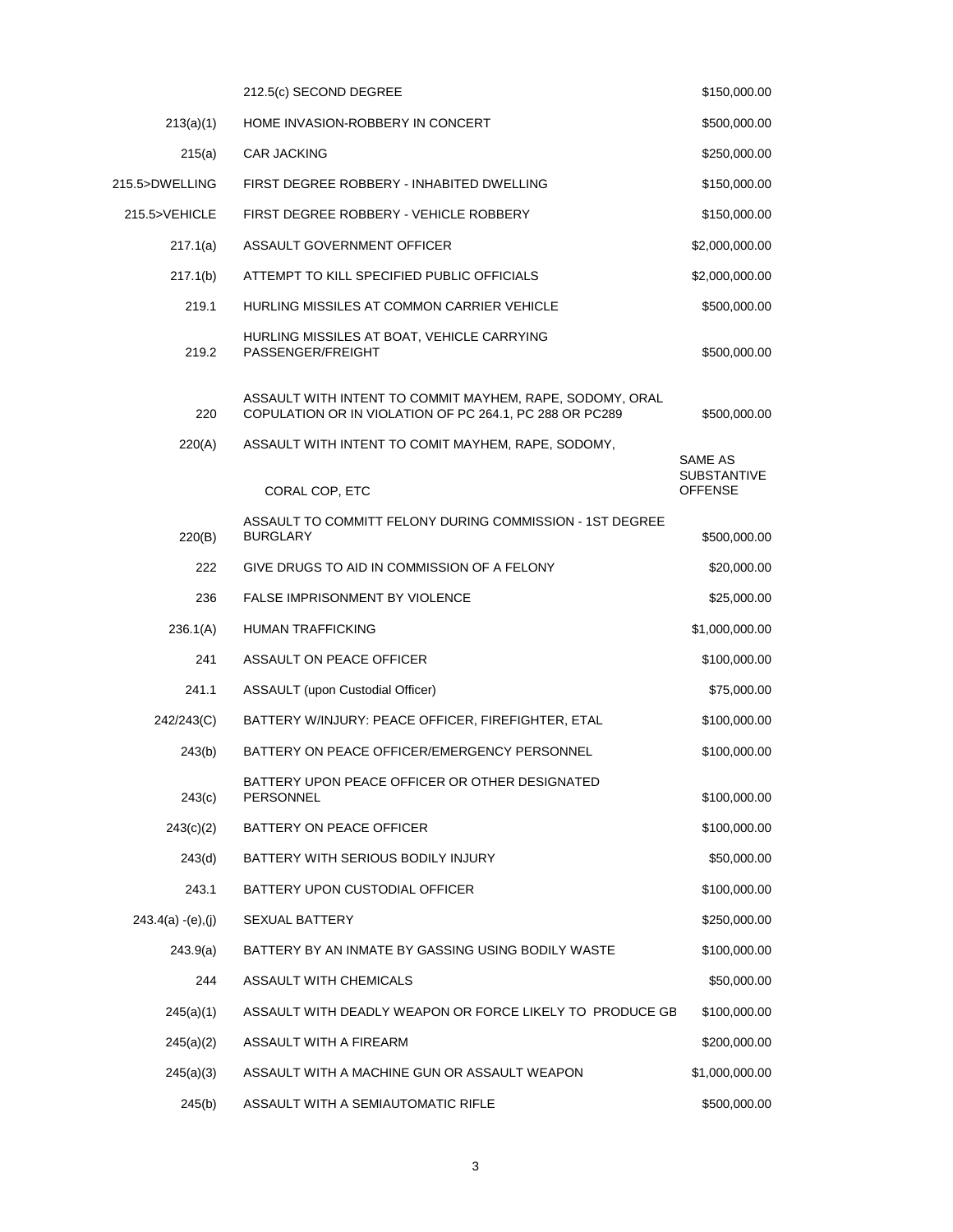| 245(c)           | ASSAULT WITH A DEADLY WEAPON OTHER THAN FIREARM OR<br>FORCE LIKELY TO PRODUCE BGI UPON A PEACE OFFICER OR<br><b>FIREMAN</b> | \$200,000.00   |
|------------------|-----------------------------------------------------------------------------------------------------------------------------|----------------|
|                  |                                                                                                                             |                |
| 245(d)(1)        | ASSAULT WITH A FIREARM ON A PEACE OFFICER OR FIREMAN                                                                        | \$1,000,000.00 |
| 245(d)(2)        | ASSAULT WITH A SEMIAUTOMATIC RIFLE ON A PEACE OFFICER OR A<br><b>FIREMAN</b>                                                | \$1,000,000.00 |
| 245(d)(3)        | ASSAULT WITH A MACHINE GUN OR AN ASSAULT WEAPON UPON A<br>PEACE OFFICER OR FIREMAN                                          | \$1,000,000.00 |
| 246              | SHOOTING AT INHABITED DWELLING, BUILDING, OCCUPIED MOTOR<br><b>VEHICLE</b>                                                  | \$250,000.00   |
| 247(A) - (B)     | SHOOT AT UNOCCUPIED AIRCRAFT - DWELLING/VEHICLE/ETC                                                                         | \$25,000.00    |
| 261              | <b>RAPE</b>                                                                                                                 | \$250,000.00   |
| 261(a)(1)        | RAPE: FORCE/FEAR MENTALLY DISABLED                                                                                          | \$500,000.00   |
| 261(A)(2)        | RAPE: FORCE/FEAR/ETC                                                                                                        | \$500,000.00   |
| 261(A)(3)        | <b>RAPE: VICTIM DRUGGED</b>                                                                                                 | \$500,000.00   |
| 261(A)(4)        | RAPE: VICTIM UNCONSCIOUS OF NATURE OF ACT                                                                                   | \$500,000.00   |
| 261(A)(5)        | RAPE: VICTIM BELIEVE PERSON IS SPOUSE                                                                                       | \$500,000.00   |
| 261(A)(6)        | RAPE: THREAT OF RETALIATION                                                                                                 | \$500,000.00   |
| 261(A)(7)        | RAPE: VICTIM THREATENED OF ARREST/ETC.                                                                                      | \$500,000.00   |
| 261.5(c)         | UNLAWFUL SEXUAL INTERCOURSE                                                                                                 | \$50,000.00    |
| 261.5(d)         | UNLAWFUL SEXUAL INTERCOURSE (MINOR UNDER 16)                                                                                | \$50,000.00    |
| 262              | <b>SPOUSAL RAPE</b>                                                                                                         | \$150,000.00   |
| 264.1            | RAPE IN CONCERT WITH FORCE & VIOLENCE                                                                                       | \$1,000,000.00 |
| 266(B)(1)        | PIMPING A MINOR OVER AGE 16                                                                                                 | \$50,000.00    |
| 266H(A)          | PIMPING A MINOR                                                                                                             | \$150,000.00   |
| 266H(B)(1)       | PIMPING FOR PROSTITUTE OVER 16                                                                                              | \$150,000.00   |
| 266H(B)(2)       | PIMPING A MINOR UNDER AGE 16                                                                                                | \$150,000.00   |
| 266I(A)          | PANDERING BY PROCURING                                                                                                      | \$50,000.00    |
| 266I(B)(1)       | PANDERING BY PROCURING A MNOR OVER AGE 16                                                                                   | \$100,000.00   |
| 267              | ABDUCTION FOR PROSTITUTION                                                                                                  | \$250,000.00   |
| 269(a)(1) to (5) | AGGRAVATED SEXUAL ASSAULT OF A MINOR, ET AL                                                                                 | \$1,000,000.00 |
| 270              | <b>FAILURE TO SUPPORT</b>                                                                                                   | \$10,000.00    |
| 273a(a)          | WILLFUL CRUELTY TO CHILD: POSSILBE INJURY/DEATH                                                                             | \$150,000.00   |
| 273ab            | CUSTODY/CARE:ASSAULT CHILD-8;GBI:RESULT IN DEATH                                                                            | \$1,000,000.00 |
| 273(d)           | CHILD BEATING                                                                                                               | \$50,000.00    |
|                  |                                                                                                                             |                |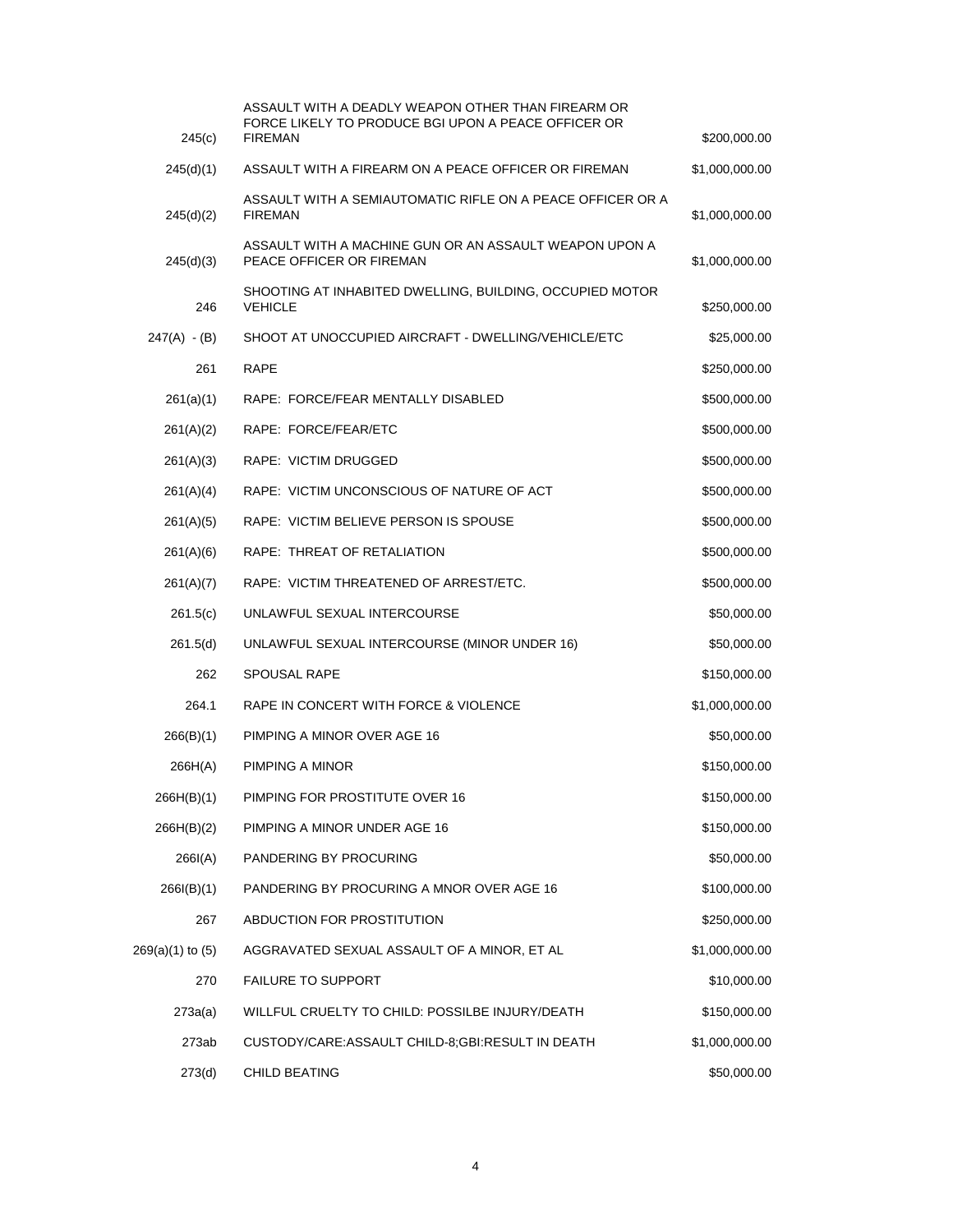| 273.5                            | CORPORAL INJURY OF SPOUSE, CO-HABITANT OF OPPOSITE SEX, OR<br>MOTHER OR FATHER OR HIS OR HER CHILD                                                                                                                                                                                                                                                                                                                                                                                                                                                                                                                                                       | \$50,000.00                                                                                                                                                                                                |
|----------------------------------|----------------------------------------------------------------------------------------------------------------------------------------------------------------------------------------------------------------------------------------------------------------------------------------------------------------------------------------------------------------------------------------------------------------------------------------------------------------------------------------------------------------------------------------------------------------------------------------------------------------------------------------------------------|------------------------------------------------------------------------------------------------------------------------------------------------------------------------------------------------------------|
| 273.5 (E)(1)                     | DOMESTIC VIOLENCE PRIOR                                                                                                                                                                                                                                                                                                                                                                                                                                                                                                                                                                                                                                  | \$100,000.00                                                                                                                                                                                               |
| 273.6                            | <b>COURT ORDER VIOLATION - PREVIOUS DOMESTIC VIOLENCE</b>                                                                                                                                                                                                                                                                                                                                                                                                                                                                                                                                                                                                | \$25,000.00                                                                                                                                                                                                |
| 274                              | <b>ABORTION</b>                                                                                                                                                                                                                                                                                                                                                                                                                                                                                                                                                                                                                                          | \$15,000.00                                                                                                                                                                                                |
| 275                              | <b>ABORTION</b>                                                                                                                                                                                                                                                                                                                                                                                                                                                                                                                                                                                                                                          | \$15,000.00                                                                                                                                                                                                |
| 276                              | <b>ABORTION</b>                                                                                                                                                                                                                                                                                                                                                                                                                                                                                                                                                                                                                                          | \$15,000.00                                                                                                                                                                                                |
| 278                              | <b>CHILD STEALING</b>                                                                                                                                                                                                                                                                                                                                                                                                                                                                                                                                                                                                                                    | \$75,000.00                                                                                                                                                                                                |
| 278.5                            | DEPRIVATION OF CUSTODY                                                                                                                                                                                                                                                                                                                                                                                                                                                                                                                                                                                                                                   | \$75,000.00                                                                                                                                                                                                |
| 281                              | <b>BIGAMY</b>                                                                                                                                                                                                                                                                                                                                                                                                                                                                                                                                                                                                                                            | \$15,000.00                                                                                                                                                                                                |
| 285                              | <b>INCEST</b>                                                                                                                                                                                                                                                                                                                                                                                                                                                                                                                                                                                                                                            | \$50,000.00                                                                                                                                                                                                |
| 286<br>286.5<br>288(a)<br>288(b) | SODOMY<br>286(b)(1) If victim under 18<br>286(b)(2) If victim under 16 and defendant over 21<br>286(c)(1) sodomy with person under 14 years old<br>with 10 years difference<br>286(c)(2)(A) adult victim<br>286(c)(2)(B) victim under 14<br>$286(c)(2)(C)$ victim 14 yrs or older<br>286(d) If in concert with force and violence<br>286(e) If committed in S.P. or C.J.<br>286(f) If victim unconscious of nature of act<br>286(g) to (k) specialized sections re disabled victims, etc<br>SEXUAL ASSAULT ON ANIMAL<br>LEWD ACT WITH CHILD UNDER 14 YEARS<br>LEWD ACT WITH CHILD UNDER 14 WITH FORCE                                                    | \$50,000.00<br>\$100,000.00<br>\$100,000.00<br>\$500,000.00<br>\$500,000.00<br>\$500,000.00<br>\$500,000.00<br>\$100,000.00<br>\$500,000.00<br>\$500,000.00<br>\$25,000.00<br>\$250,000.00<br>\$500,000.00 |
| 288(c)(1)                        | LEWD & LASCIVIOUS ACTS WITH CHILD 14/15: DEF +10 YRS OLDER                                                                                                                                                                                                                                                                                                                                                                                                                                                                                                                                                                                               | \$250,000.00                                                                                                                                                                                               |
| 288(c)(2)                        | LEWD ACT ON DEPENDENT ADULT                                                                                                                                                                                                                                                                                                                                                                                                                                                                                                                                                                                                                              | \$100,000.00                                                                                                                                                                                               |
| 288A                             | ORAL COPULATION<br>288a(b)(1) If victim under 18<br>288a(b)(2) If victim under 16 and defendant over 21<br>288a(c)(1) If victim under 14 and defendant more than<br>10 years older than victim; or defendant<br>compelled another to participate by force,<br>dyressm ir tgreats if great bodily harm<br>288a(C)(2)(b) victim under 14<br>$288a(c)(2)(C)$ victim between 14 to 18<br>288a(c)(3) by force/threat to retaliate<br>288a(d)(1) to (3) If in concert with force and violence<br>288a(e) If committed in S.P. or C.J.<br>288(f) - (g) If victim unconscious, incapable, disable, facility et al<br>288(i) Oral copulation under false pretense | \$150,000.00<br>\$150,000.00<br>\$150,000.00<br>\$500,000.00<br>\$500,000.00<br>\$500,000.00<br>\$500,000.00<br>\$150,000.00<br>\$500,000.00<br>\$150,000.00                                               |
| 288.2(A)                         | HARMFUL MATTER SENT WITH INTENT OF SEDUCTION OF MINOR                                                                                                                                                                                                                                                                                                                                                                                                                                                                                                                                                                                                    | \$100,000.00                                                                                                                                                                                               |
| 288.2(B)                         | HARMFUL MATTERZZ: EMAIL/INTERNET/ETC INTENT SEDUCE MINOR                                                                                                                                                                                                                                                                                                                                                                                                                                                                                                                                                                                                 | \$100,000.00                                                                                                                                                                                               |
| 288.3(A)                         | CONTACT MINOR WITH INTENT TO COMMIT SEX OFFENSE                                                                                                                                                                                                                                                                                                                                                                                                                                                                                                                                                                                                          | \$100,000.00                                                                                                                                                                                               |
| 288.4(A)(1)                      | ARRANGE MEETING WITH MINOR                                                                                                                                                                                                                                                                                                                                                                                                                                                                                                                                                                                                                               | \$250,000.00                                                                                                                                                                                               |
| 288.4(b)                         | ARRANGE/GO TO MEETING WITH MINOR                                                                                                                                                                                                                                                                                                                                                                                                                                                                                                                                                                                                                         | \$250,000.00                                                                                                                                                                                               |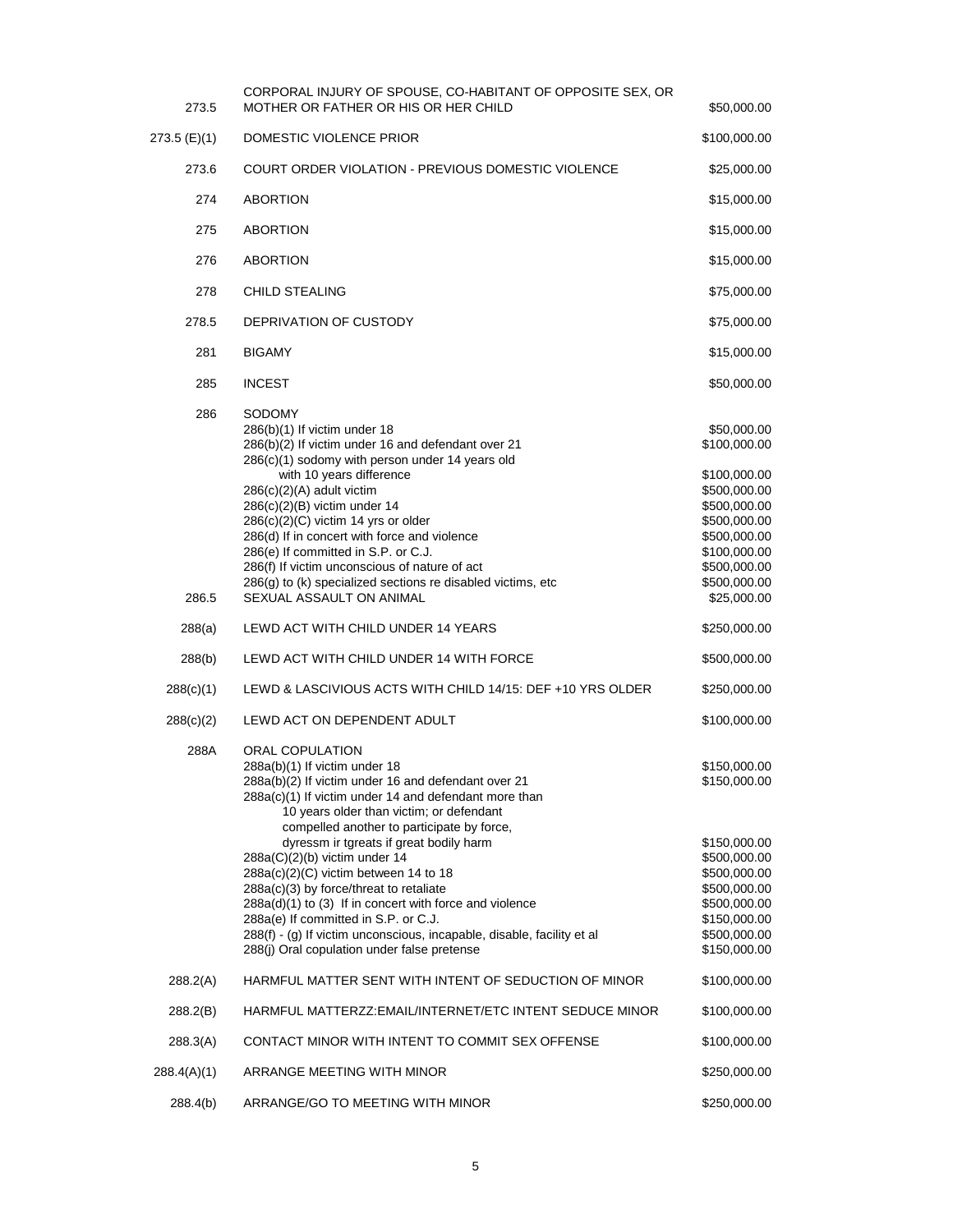| 288.5(A)          | CONTINUOUS SEXUAL ABUSE OF CHILD                                                                                                        | \$1,000,000.00             |
|-------------------|-----------------------------------------------------------------------------------------------------------------------------------------|----------------------------|
| 288.7(A)          | SEX CRIME WITH A CHILD TEN (10) YEARS OR YOUNGER                                                                                        | \$1,000,000.00             |
| 288.7(B)          | SEX CRIME WITH CHILD TEN (10) YEARS OR YOUNGER                                                                                          | \$1,000,000.00             |
| 289(A) THRU (J)   | SEXUAL PENETRATION W/FORCE/FEAR/ETC, ET AL                                                                                              | \$500,000.00               |
| 289.6(a)          | ENGAGING IN SEXUAL ACTIVITY                                                                                                             | \$50,000.00                |
| 290(b)            | FAILURE TO REGISTER AS A SEX OFFENDER                                                                                                   | \$100,000.00               |
| 290.011           | FAILURE TO REGISTER AS A TRANSIENT SEX OFFENDER                                                                                         | \$100,000.00               |
| 290.012           | FAILURE TO UPDATE REGISTRATION ANNUALLY                                                                                                 | \$100,000.00               |
| 290.013(A)        | FAILURE TO FILE A CHANGE OF ADDRESS                                                                                                     | \$100,000.00               |
| 209.013(b)        | FAILURE TO FILE A CHANGE OF ADDRESS                                                                                                     | \$100,000.00               |
| 209.015           | FAILURE TO PROVIDE TRUE REGISTRATION INFORMATION                                                                                        | \$100,000.00               |
| 311.1(a)          | SEND/SELL/ETC OBSCENE MATTER DEPICTIN MINO                                                                                              | \$250,000.00               |
| 311.2(b) thru (d) | POSSESS/DISTRIBUTE/ETC OBSCENE MATTER OF MINOR, ET AL                                                                                   | \$250,000.00               |
| 311.3(a)          | SEXUALLY EXPLOIT CHILD: DEVELOP/ETC PHOTO/ETC: SEX CONDUCT                                                                              | \$500,000.00               |
| $311.4(b) - (c)$  | USE/ETC MINOR/UNDERAGE FOR OBSCENE MATTER                                                                                               | \$500,000.00               |
| 311.11(a)         | POSSESS MATTER DEPICTING MINOR ENGAGING IN SEXUAL<br><b>CONDUCT</b>                                                                     | \$200,000.00               |
| 311.11(b)         | POSSESSES/ETC. MATTER DEPICTING PERSON UNDER 18/WITH<br><b>PRIROR</b>                                                                   | \$1,000,000.00             |
| 314.1             | <b>INDECENT EXPOSURE (With prior conviction or</b><br>PC 288 or PC 314(1)<br>For each additional misdemeanor prior (2nd, 3rd, etc.) ADD | \$200,000.00<br>\$3,000.00 |
| 337a              | <b>BOOKMAKING</b>                                                                                                                       | \$10,000.00                |
| 337A(A)(1)        | <b>ENGAGING IN BOOKMAKING</b>                                                                                                           | \$5,000.00                 |
| 337A(A)(2)        | MAINTAINING A BOOKMAKING PLACE                                                                                                          | \$5,000.00                 |
| 337A(A)(3)        | ACCEPTING OR HOLDING A BERT                                                                                                             | \$5,000.00                 |
| 337A(A)(4)        | <b>RECORDING BETS OR WAGERS</b>                                                                                                         | \$5,000.00                 |
| 337A(A)(5)        | PERMITTING BOOKMAKING                                                                                                                   | \$5,000.00                 |
| 337A(A)(6)        | MAKE/ACCEPT A WAGER                                                                                                                     | \$5,000.00                 |
| 337F(A)(1)        | ADMINISTRATION OF DRUGS TO RACE HORSES                                                                                                  | \$25,000.00                |
| 337F(A)(2)        | ADMINISTRATION OF DRUGS TO RACE HORSES                                                                                                  | \$25,000.00                |
| 347a              | POISON IN FOOD/MEDICINE                                                                                                                 | \$100,000.00               |
| 347(A)(1)         | <b>FURNISHING A HARMFUL SUSTANCE</b>                                                                                                    | \$1,000,000.00             |
| 350(a)(2)         | COUNTERFEIT OF REGISTERED MARK                                                                                                          | \$10,000.00                |
| 368               | INFLICT INJURY ON ELDER ADULT                                                                                                           | \$100,000.00               |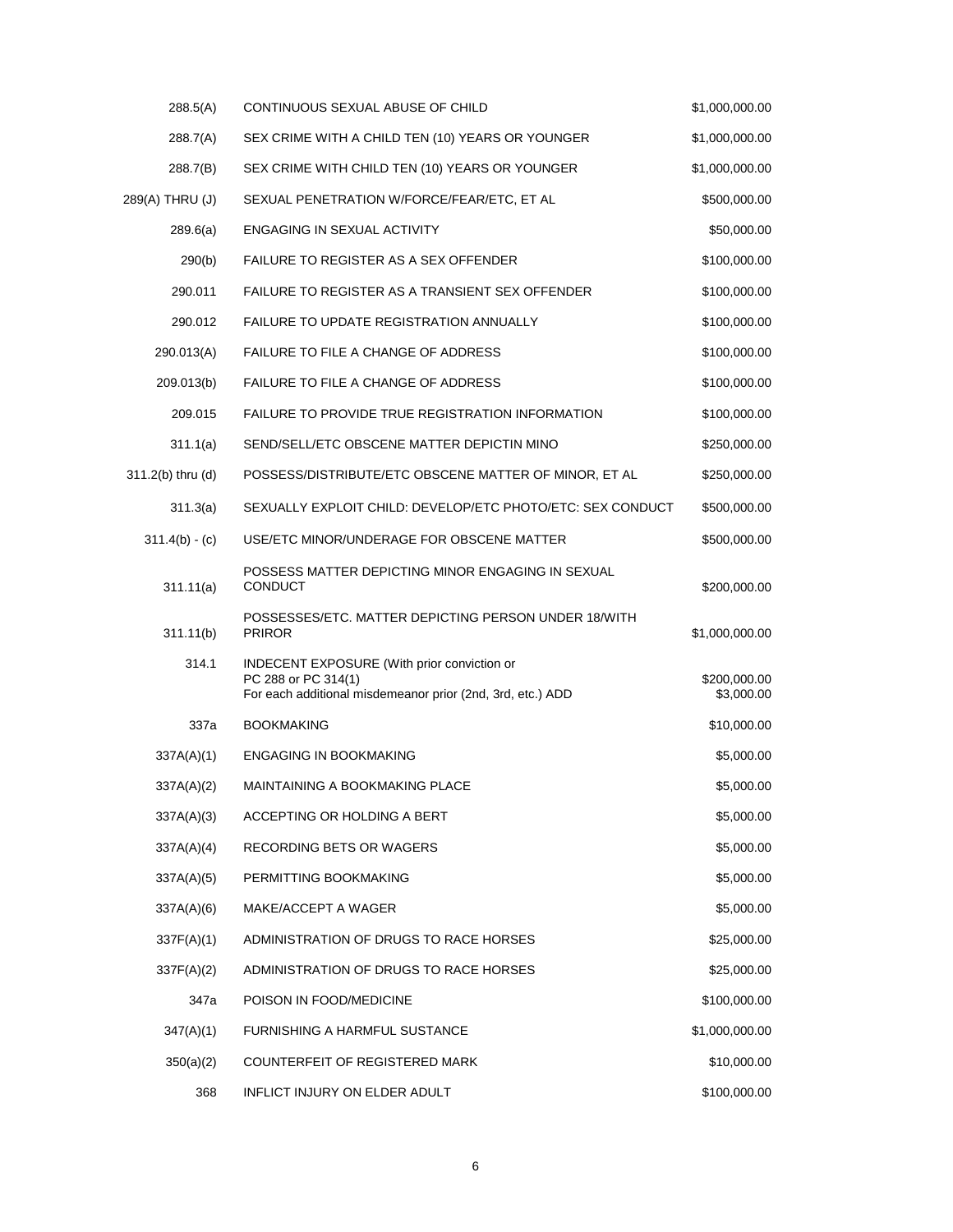| 368(B)(1) | CAUSE HARM/DEATH OF ELDER/DEPENDENT ADULT                  | \$100,000.00                                    |
|-----------|------------------------------------------------------------|-------------------------------------------------|
| 368(C)    | ELDER OR DEPENDANT ADULT ABUSE                             | \$50,000.00                                     |
| 368(D)    | THEFT FROM ELDER OR DEPENDENT ADULT                        | \$75,000.00                                     |
| 368(E)    | THEFT FROM ELDER OR DEPENDENT ADULT BY A CARETAKER         | \$50,000.00                                     |
| 368(F)    | FALSE IMPRISONMENT OF DEPENDANT ADULT                      | \$50,000.00                                     |
| 399(a)    | ALLOWING VICIOUS ANIMAL AT LARGE                           | \$25,000.00                                     |
| 399(b)    | ALLOWING VICIOUS ANIMAL AT LARGE                           | \$25,000.00                                     |
| 399.5     | DOG TRAINED TO FIGHT CAUSING INJURY                        | \$25,000.00                                     |
| 401       | AID AND ABET SUICIDE                                       | 10,000.00                                       |
| 405       | <b>LYNCHING</b>                                            | \$100,000.00                                    |
| 417(c)    | <b>BRANDISHING</b>                                         | \$50,000.00                                     |
| 417.8     | EXHIBIT DEADLY WEAPON TO RESIST ARREST                     | \$50,000.00                                     |
| 422       | <b>TERRORISM</b>                                           | \$150,000.00                                    |
| 422.7     | <b>STALKING</b>                                            | \$150,000.00                                    |
| 424       | EMBEZZLEMENT - PUBLIC OFFICER BY FALSIFYING ACCOUNT        | \$10,000.00                                     |
| 451(a)    | ARSON CAUSING GREAT BODILY INJURY                          | \$1,000,000.00                                  |
| 451(b)    | ARSON, INHABITED STRUCTURE                                 | \$250,000.00                                    |
| 451(c)    | ARSON, STRUCTURE OR FOREST LAND                            | \$100,000.00                                    |
| 451(d)    | ARSON, OTHER PROPERTY                                      | \$50,000.00                                     |
| 451.5(a)  | AGGRAVATED ARSON                                           | \$500,000.00                                    |
| 452(a)    | RECKLESSLY CAUSING FIRE WITH GBI                           | \$100,000.00                                    |
| 452(b)    | RECKLESSLY CAUSING FIRE, INHABITED STRUCTURE               | \$100,000.00                                    |
| 452(c)    | RECKLESSLY CAUSING FIRE, STRUCTURE OR FOREST LAND          | \$100,000.00                                    |
| 453(a)    | POSSESSION OF EXPLOSIVE OR FLAMMABLE MATTER                | \$50,000.00                                     |
| 454       | ARSON DURING STATE OF EMERGENCY                            | \$500,000.00                                    |
| 455       | ARSON, ATTEMPT                                             | SAME AS<br><b>SUBSTANTIVE</b><br><b>OFFENSE</b> |
| 459       | <b>BURGLARY</b><br>460(a) Residential<br>460(b) All Others | \$50,000.00<br>\$15,000.00                      |
| 459       | FIRST DEGREE BURGLARY, PERSON PRESENT                      | \$100,000.00                                    |
| 464       | <b>BURGLARY WITH EXPLOSIVES</b>                            | \$100,000.00                                    |
| 470       | FORGERY THROUGH NSF CHECKS                                 | \$10,000.00                                     |
| 470(b)    | <b>FORGERY</b>                                             | \$10,000.00                                     |
| 470(c)    | <b>FORGERY</b>                                             | \$10,000.00                                     |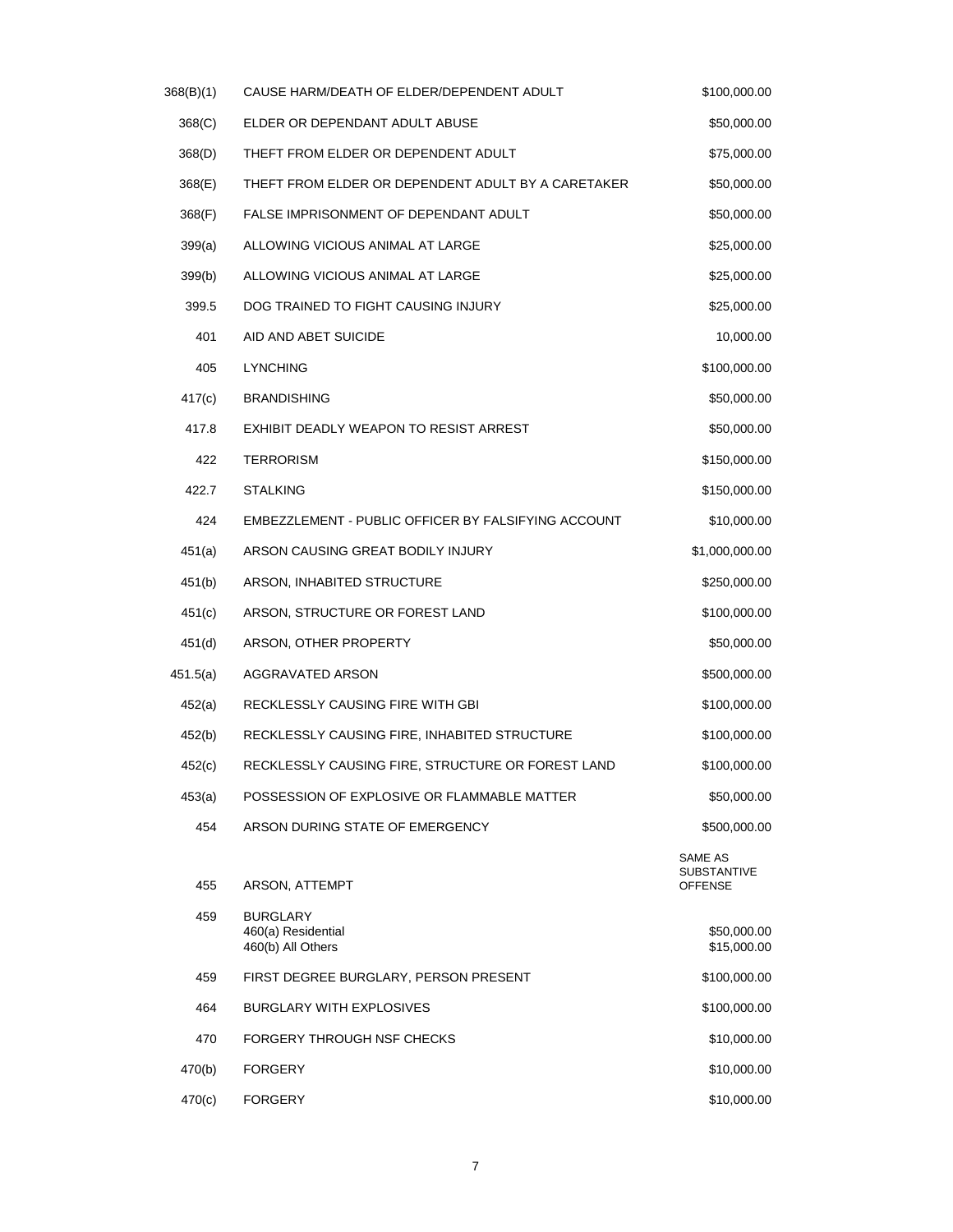| 470(d)                | <b>FORGERY</b>                                                                                 | \$10,000.00  |
|-----------------------|------------------------------------------------------------------------------------------------|--------------|
| 471                   | FORGERY THROUGH NSF CHECKS                                                                     | \$10,000.00  |
| 472                   | FORGERY THROUGH NSF CHECKS                                                                     | \$10,000.00  |
| 473                   | FORGERY THROUGH NSF CHECKS                                                                     | \$10,000.00  |
| 474                   | FORGERY THROUGH NSF CHECKS                                                                     | \$10,000.00  |
| 475                   | <b>FORGERY THROUGH NSF CHECKS</b>                                                              | \$10,000.00  |
| 476                   | FORGERY THROUGH NSF CHECKS                                                                     | \$10,000.00  |
| 476a                  | FORGERY THROUGH NSF CHECKS                                                                     | \$10,000.00  |
| 477                   | <b>COUNTERFEITING</b>                                                                          | \$25,000.00  |
| 479                   | <b>COUNTERFEITING</b>                                                                          | \$25,000.00  |
| 480                   | <b>COUNTERFEITING</b>                                                                          | \$25,000.00  |
| 483.5(A)              | DECEPTIVE DOCUMENT CRIME                                                                       | \$10,000.00  |
| 484<br>thru<br>487(g) | <b>THEFT</b><br>OR amount of theft up to \$50,000.00 whichever is greater                      | \$10,000.00  |
| 484(g)                | USE OR CREDIT CARD OBTAIN UNDER 484(E) OR FORCED CARD                                          | \$50,000.00  |
| 484E(B)               | THEFT                                                                                          | \$10,000.00  |
| 484.1(A)              | <b>GRAND THEFT FROM PAWNBROKER OR SECONDHAND DEALER</b>                                        | \$10,000.00  |
| 487(a)                | <b>GRAND THEFT: MONEY/LABOR/PROPERTY</b>                                                       | \$50,000.00  |
| 487(d)(2)             | <b>GRAND THEFT - FIREARM</b>                                                                   | \$25,000.00  |
| 496D                  | RECEIVE STOLEN PROPERTY                                                                        | \$20,000.00  |
| 496(d)                | ATTEMPTED TO RECEIVE STOLEN PROPERTY                                                           | \$10,000.00  |
| 496d(a)               | RECEIVING STOLEN PROPERTY, MOTOR VEHICLE                                                       | \$20,000.00  |
| 497                   | TRANSPORTING STOLEN PROPERTY INTO STATE                                                        | \$10,000.00  |
| 498                   | RECEIVING STOLEN PROPERTY<br>OR value of property up to \$50,000.00 whichever is greater       | \$10,000.00  |
| 502                   | <b>COMPUTER FRAUD</b>                                                                          | \$25,000.00  |
| 502.7(a)(1)           | OBTAINING TELEPHONE/TELEGRAPH SERVICE BY FRAUD                                                 | \$10,000.00  |
| 502.8(b)              | UNLAWFUL POSSESSION OR USE OF TELECOMMUNICATIONS EQUIPMENT                                     | \$10,000.00  |
| 502.8(C)              | UNLAWFUL POSSESSION OF TELECOMMUNICATIONS DEVICE                                               | \$10,000.00  |
| 504                   | EMBEZZLEMENT - MISAPPROPRIATION BY PUBLIC OFFICER                                              | \$10,000.00  |
| 518                   | EXTORTION, NOT AMOUNTING TO ROBBERY<br>OR amount stolen up to \$50,000.00 whichever is greater | \$100,000.00 |
| 519                   | EXTORTION, NOT AMOUNTING TO ROBBERY<br>OR amount stolen up to \$50,000.00 whichever is greater | \$100,000.00 |
| 520                   | <b>EXTORTION</b>                                                                               | \$100,000.00 |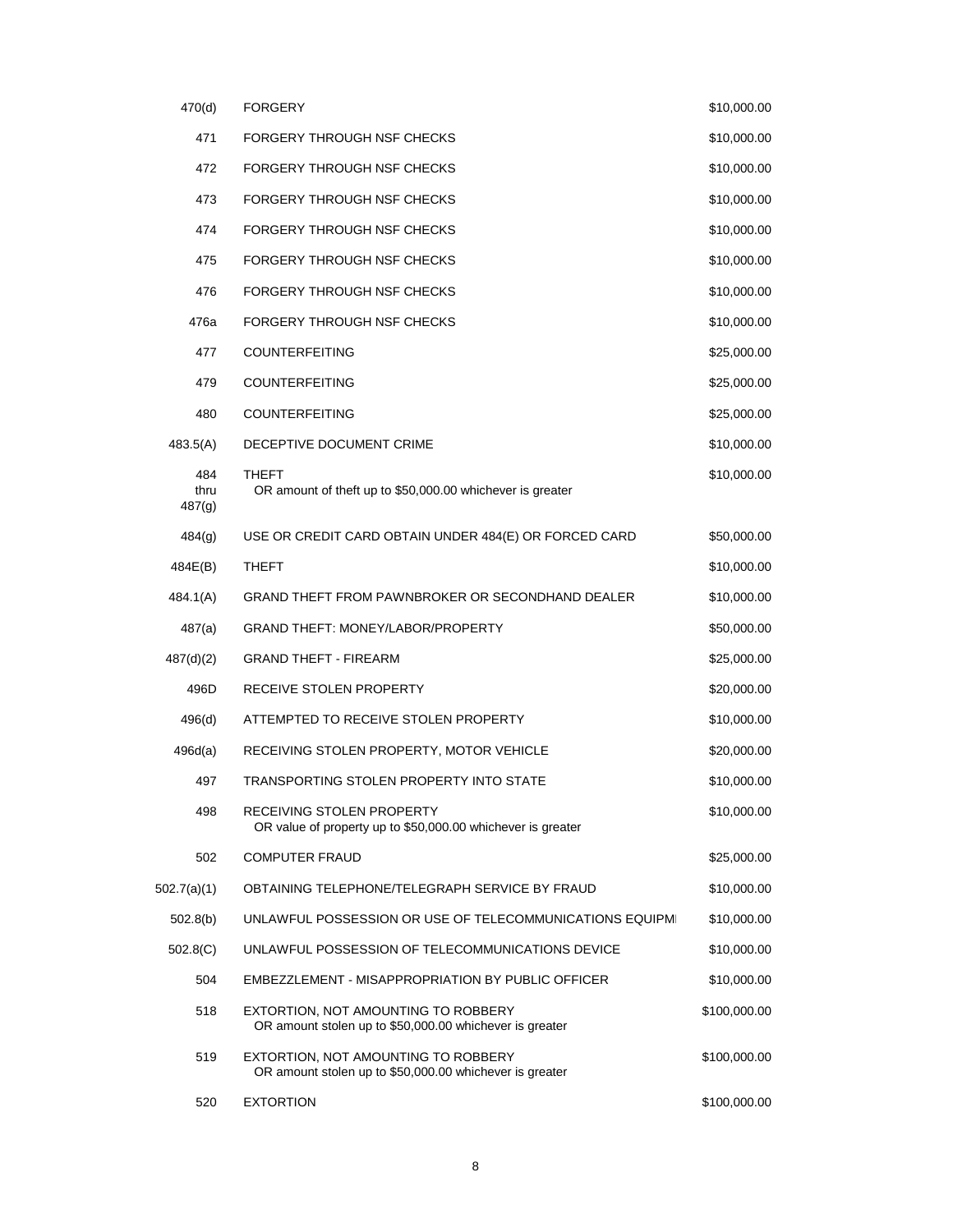| 521         | <b>EXTORTION</b>                                                                     | \$100,000.00                                   |
|-------------|--------------------------------------------------------------------------------------|------------------------------------------------|
| 523         | <b>EXTORTION</b>                                                                     | \$100,000.00                                   |
| 528.5       | IMPERSONATION OF AN ACTUAL PERSON ON THE INTERNET                                    | \$25,000.00                                    |
| 530.5       | USE OF PERSONAL IDENTIFYING INFORMATION OF ANOTHER                                   | \$200,000.00                                   |
| 530.5(a)    | <b>IDENTITY THEFT</b>                                                                | \$25,000.00                                    |
| 532         | <b>FALSE PRETENSES</b>                                                               | \$25,000.00                                    |
| 532(A)      | OBTAINING MONEY, LABOR, OR PROPERTY UNDER FALSE PRETENSES                            | \$50,000.00                                    |
| 532a(2)     | <b>FALSE FINANCIAL STATEMENT</b>                                                     | \$500,000.00                                   |
| 540         | STEAL/FORGE/ETC RATION COUPON/ETC.                                                   | \$10,000.00                                    |
| 541         | SELL/GIVE/TRANSFER FORGED RATION COUPON/ETC                                          | \$10,000.00                                    |
| 542         | OBTAIN FORGED RATION COUPON/STAMPS/ETC                                               | \$10,000.00                                    |
| 543         | ILLEGALLY ACQUIRE/ETC RATION COUPON/ETC                                              | \$10,000.00                                    |
| 548         | <b>DEFRAUDING INSURER</b><br>OR amount stolen up to \$50,000.00 whichever is greater | \$25,000.00                                    |
| 550(a)(1)   | <b>INSURANCE FRAUD</b>                                                               | \$10,000.00                                    |
| 550(a)(6)   | KNOWINGLY ASSIST WITH FALSE OR FRAUDULENT CLAIMS                                     | \$10,000.00                                    |
| 550(a)(7)   | KNOWINGLY MAKE FALSE OR FRAUDULENT CLAIMS                                            | \$10,000.00                                    |
| 550(b)(1)   | KNOWINGLY ASSIST/CONSPIRE TO PRESENT FALSE/MISLEAD                                   | \$10,000.00                                    |
| 550(b)(2)   | MAKING FALSE STATEMENT IN AN INSURANCE CLAIM                                         | \$10,000.00                                    |
| 594(a)(1)   | <b>VANDALISM-PAINT</b>                                                               | \$25,000.00                                    |
| 594(b)(1)   | VANDALISM- OVER \$400.00 DAMAGE                                                      | \$25,000.00                                    |
| 594(b)(2)   | VANDALISM - \$5,000.00 TO \$50,000.00                                                | \$25,000.00                                    |
| 594.3       | <b>CHURCH VANDALISM</b>                                                              | \$50,000.00                                    |
| 594.35(a)   | CEMETERY VANDALISM                                                                   | \$25,000.00                                    |
| 626.9(a)    | GUN/SCHOOL                                                                           | \$100,000.00                                   |
| 629.9(b)    | POSSESSION OF A FIREARM NEAR A SCHOOL                                                | \$100,000.00                                   |
| 636.5       | INTERCEPT AND DIVULGE POLICE RADIO COMMUNICATION                                     | \$10,000.00                                    |
| 641.3(a)    | <b>COMMERCIAL BRIBERY</b>                                                            | \$50,000.00                                    |
| 644(1)1     | COMPLETED CRIME PUNISHABLE BY LIFE OR DEATH                                          | SAME AS<br><b>SUBSTANTIVE</b><br><b>CHARGE</b> |
| 646.9       | <b>STALKING</b>                                                                      | \$150,000.00                                   |
| 646.9(b)    | STALKING: TEMPORARY RESTRAINING ORDER, ETC.                                          | \$150,000.00                                   |
| 646.9(c)(1) | STALKING AFTER HAVING BEEN CONVICTED OF PRIOR FELONY D.V.                            | \$500,000.00                                   |
| 646.9(c)(2) | STALKING AFTER HAVING BEEN CONVICTED OF STALKING                                     | \$500,000.00                                   |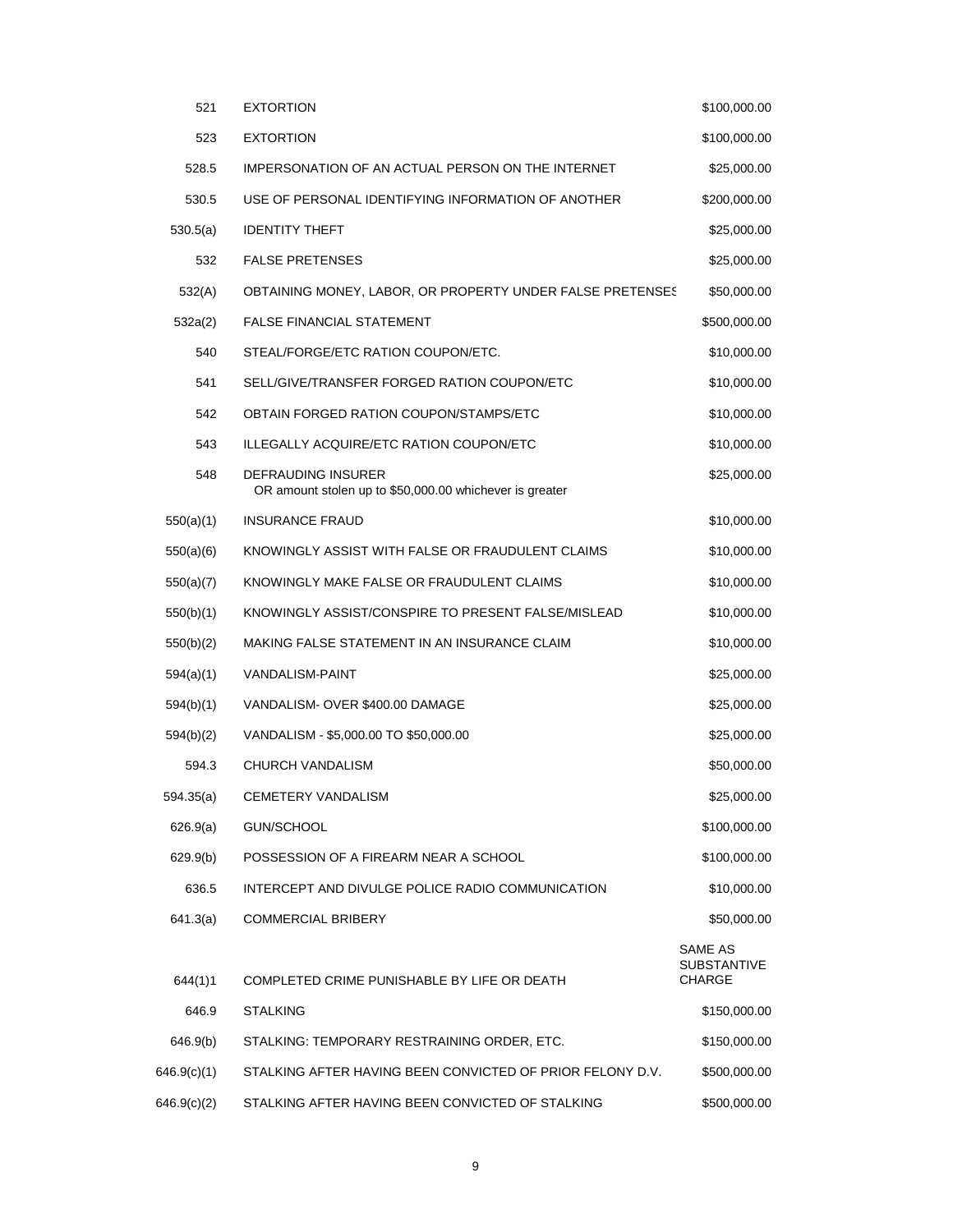| 647.6(b)                                                                                                                         | ANNOY/ETC CHILD AFTER ILLEGAL ENTRY OF INHABITED BUILDING,<br>ETC.                                                                                                                                                           | \$250,000.00                                    |
|----------------------------------------------------------------------------------------------------------------------------------|------------------------------------------------------------------------------------------------------------------------------------------------------------------------------------------------------------------------------|-------------------------------------------------|
| 647.6(c)(1)                                                                                                                      | ANNOY/MOLEST CHILD UNDER 18-2ND OR SUBSEQUENT OFFENSE                                                                                                                                                                        | \$500,000.00                                    |
| 647.6(c)(2)                                                                                                                      | ANNOY/ETC CHILD AFTER SPECIFIC PRIOR CONVICTIONS                                                                                                                                                                             | \$1,000,000.00                                  |
| 648 <f1< td=""><td>MAKE, ISSUE OR CIRCULATE UNAUTHORIZED PAPER MONEY WITH A<br/>PRIOR CONVICTION</td><td>\$100,000.00</td></f1<> | MAKE, ISSUE OR CIRCULATE UNAUTHORIZED PAPER MONEY WITH A<br>PRIOR CONVICTION                                                                                                                                                 | \$100,000.00                                    |
| 653F(a)                                                                                                                          | SOLICITING COMMISSION CERTAIN FELONIES                                                                                                                                                                                       | SAME AS<br><b>SUBSTANTIVE</b><br><b>OFFENSE</b> |
| 653H(d)(1)                                                                                                                       | SOUND RECORDINGS                                                                                                                                                                                                             | \$10,000.00                                     |
| 653J(A)                                                                                                                          | USE OF A MINOR TO COMMIT A FELONY                                                                                                                                                                                            | \$25,000.00                                     |
| 664                                                                                                                              | ATTEMPT TO COMMIT ANY CRIME                                                                                                                                                                                                  | SAME AS<br><b>SUBSTANTIVE</b><br><b>OFFENSE</b> |
| 666                                                                                                                              | PETTY THEFT WITH PRIOR CONVICTION                                                                                                                                                                                            | \$15,000.00                                     |
| 666(B)(1)                                                                                                                        | PETTY THEFT WITH A PRIOR                                                                                                                                                                                                     | \$30,000.00                                     |
| 1203.2                                                                                                                           | PROBATION VIOLATION, PROBABLE CAUSE ARREST                                                                                                                                                                                   | <b>NO BAIL</b>                                  |
| 1320(b)                                                                                                                          | FAILURE TO APPEAR ON FELONY CHARGES                                                                                                                                                                                          | \$25,000.00                                     |
| 1551                                                                                                                             | <b>COMPLAINT AGAINST FUGITIVE</b>                                                                                                                                                                                            | <b>NO BAIL</b>                                  |
| 1552.1                                                                                                                           | <b>FUGITIVE FROM ANOTHER STATE</b>                                                                                                                                                                                           | <b>NO BAIL</b>                                  |
| 4500                                                                                                                             | ASSAULT BY PRISONER WITH DEADLY WEAPON                                                                                                                                                                                       | \$100,000.00                                    |
| 4501                                                                                                                             | ASSAULT WITH DEADLY WEAPON BY PRISON INMATE                                                                                                                                                                                  | \$100,000.00                                    |
| 4501.5                                                                                                                           | BATTERY ON NON-INMATE BY PRISON INMATE                                                                                                                                                                                       | \$100,000.00                                    |
| 4502                                                                                                                             | POSSESSION OF DEADLY WEAPON BY PRISON INMATE                                                                                                                                                                                 | \$25,000.00                                     |
| 4503                                                                                                                             | <b>HOLDING OF HOSTAGES BY PRISON INMATE</b>                                                                                                                                                                                  | \$1,000,000.00                                  |
| 4530(a)                                                                                                                          | PRISON ESCAPE/FORCE & VIOLENCE - CONVICTED                                                                                                                                                                                   | No Bail Allowed                                 |
|                                                                                                                                  | - NOT CONVICTED<br>PLUS bail on original charge                                                                                                                                                                              | No Bail Allowed                                 |
| 4530(b)                                                                                                                          | PRISON ESCAPE WITHOUT FORCE OR VIOLENCE<br>PLUS bail on original charge                                                                                                                                                      | No Bail Allowed                                 |
| 4532(a)                                                                                                                          | ESCAPE, ATTEMPTED ESCAPE BY ACCUSED MISDEMEANANT,<br>INEBRIATE, OR PERSON ON WORK FURLOUGH FROM JAIL,<br><b>INDUSTRIAL FARM, ETC.</b><br>Without force or violence<br>With force or violence<br>PLUS bail on original charge | No Bail Allowed<br>No Bail Allowed              |
| 4532(b)                                                                                                                          | ESCAPE, ATTEMPTED ESCAPE BY ACCUSED FELON FROM<br>FROM JAIL, INDUSTRIAL FARM, ETC.<br>Without force or violence<br>With force or violence<br>PLUS bail on original charge                                                    | No Bail Allowed<br>No Bail Allowed              |
| 4532(d)                                                                                                                          | ESCAPE: NOT RETURN TO JAIL AFTER WORK, ETC.                                                                                                                                                                                  | No Bail Allowed                                 |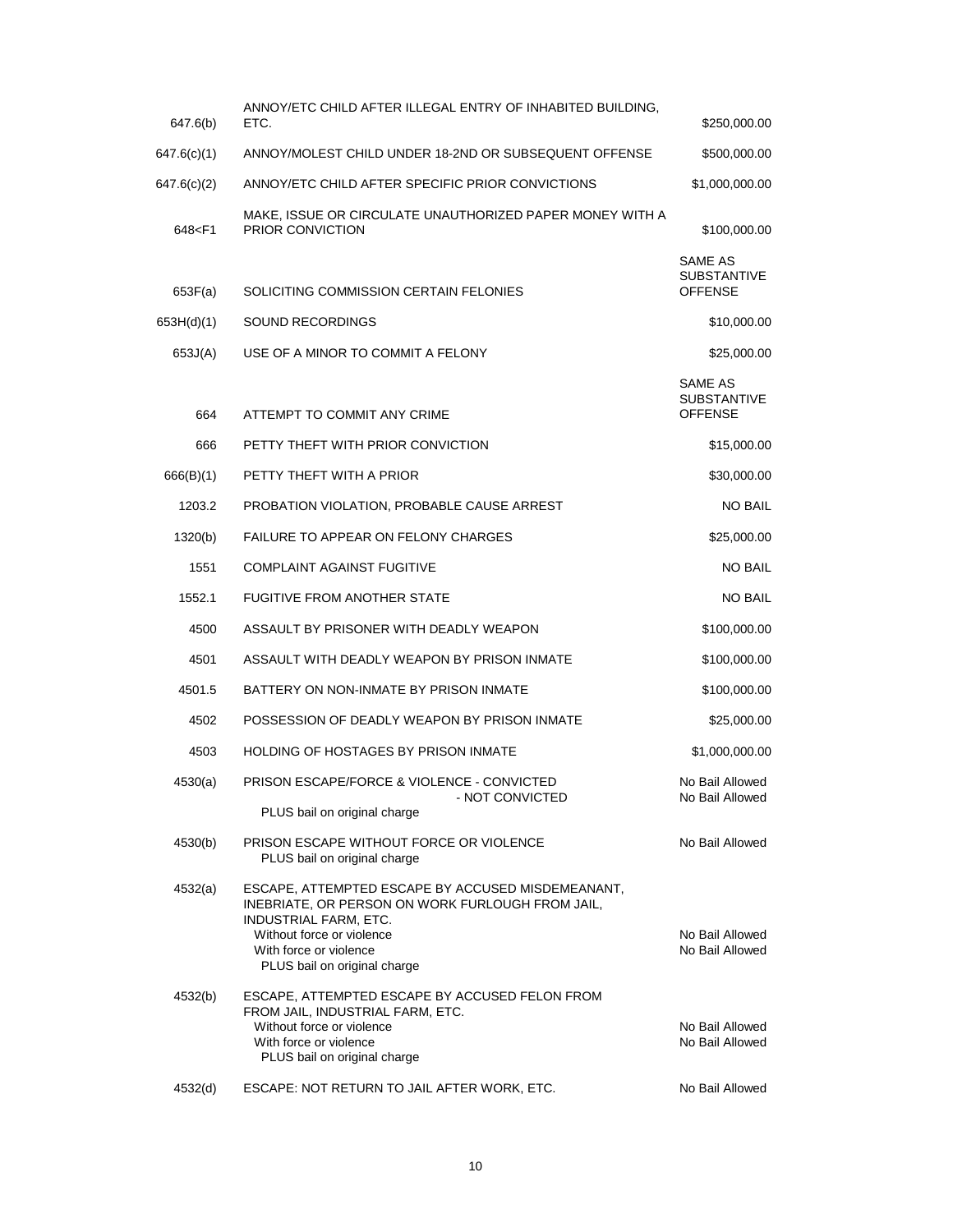| 4573        | BRING CONTROLLED SUBSTANCE, ETC. INTO PRISON                                                                          | \$10,000.00     |
|-------------|-----------------------------------------------------------------------------------------------------------------------|-----------------|
| 4574        | SMUGGLING WEAPON INTO JAIL OR PRISON                                                                                  | \$50,000.00     |
| 18710       | POSSESSION OF DESTRUCTIVE DEVICES                                                                                     | \$500,000.00    |
| 18715(a)(1) | RECKLESS OR MALICIOUS POSSESSION OF DESTRUCTIVE DEVICE<br>OR EXPLOSIVE IN A PUBLIC PLACE                              | \$1,000,000.00  |
| 18720       | POSSESSION WITHOUT PERMIT OF MATERIALS TO MAKE<br>DESTRUCTIVE DEVICE OR EXPLOSIVE                                     | \$2,000,000.00  |
| 18725       | CARRYING OR PLACING DISTRUCTIVE DEVICE OR EXPLOSIVE ON<br>PASSENGER AIRCRAFT, VESSEL OR VEHICLE                       | \$3,000,000.00  |
| 18735       | SALE, POSSESSION OR TRANSPORTATION OF FIXED AMMUNITION<br><b>GREATER THAN .60 CALIBER</b>                             | \$258,000.00    |
| 18740       | POSSESSING, EXPLODING OR IGNITING DESTRUCTIVE DEVICE OR<br>EXPLOSIVE WITH INTENT TO INJURE, INTIMIDATE OR TERRORIZE   | \$5,000,000.00  |
| 18745       | IGNITING OR EXPLODING DESTRUCTIVE DEVICE OR EXPLOSIVE WITH<br><b>INTENT TO COMMIT MURDER</b>                          | No Bail Allowed |
| 18750       | WILLFULLY AND MALICIOUSLY EXPLODING OR IGNITING<br>DESTRUCTIVE DEVICE OR EXPLOSIVE AND CAUSING BODILY INJURY          | \$3,000,000.00  |
| 18755(a)    | WILLFULLY OR MALICIOUSLY EXPLODING OR IGNITING DESTRUCTI<br>DEVICE OR EXPLOSIVE CAUSING DEATH                         | No Bail Allowed |
| 18755(b)    | WILLFULLY OR MALICIOUSLY EXPLODING OR IGNITING DESTRUCTI<br>DEVICE OR EXPLOSIVE CAUSING MAYHEM OR GREAT BODILY INJURY | \$5,000,000.00  |
| 19100       | CARRYING OF CONCEALED EXPLOSIVE SUBSTANCE                                                                             | \$50,000.00     |
| 19200(a)    | MFG/SALE/POSS METAL MILITARY PRACTIVE/REPL HAND GRENADE                                                               | \$100,000.00    |
| 20310       | MANUFACTURE, IMPORT, SALE, SUPPLY OR POSSESSION OF AIR<br><b>GUAGE KNIFE</b>                                          | \$20,000.00     |
| 20410       | MANUFACTURE, IMPORT, SALE, SUPPLY OR POSSESSION OF BELT<br><b>BUCKLE KNIFE</b>                                        | \$20,000.00     |
| 20510       | MANUFACTURE, IMPORT, SALE, SUPLPY OR POSSESSION OF CANE<br>SWORD                                                      | \$20,000.00     |
| 20610       | MANUFACTURE, IMPORT, SALE, SUPPLY OR POSSESSION OF<br><b>LIPSTICK CASE KNIFE</b>                                      | \$20,000.00     |
| 20710       | MANUFACTURE, IMPORT, SALE, SUPPLY OR POSSESSION OF SHOBI-<br>ZUE                                                      | \$20,000.00     |
| 20910       | MANUFACTURE, IMPORT, SALE, SUPLPY OR POSSESSION OF<br><b>WRITING PEN KNIFE</b>                                        | \$20,000.00     |
| 21110       | MANUFACTURE, IMPORT, SALE, SUPPLY OR POSSESSION OF<br><b>BALLISTIC KNIFE</b>                                          | \$20,000.00     |
| 21310       | CARRYING OF CONCEALED DIRK OR DAGGER                                                                                  | \$20,000.00     |
| 21810       | MANUFACTURE, IMPORT, SALE, SUPPLY OR POSSESSION OF METAL<br><b>KNUCKLES</b>                                           | \$20,000.00     |
| 22010       | MANUFACTURE, IMPORT, SALE, SUPPLY OR POSSESSION OF<br>NUNCHAKU                                                        | \$20,000.00     |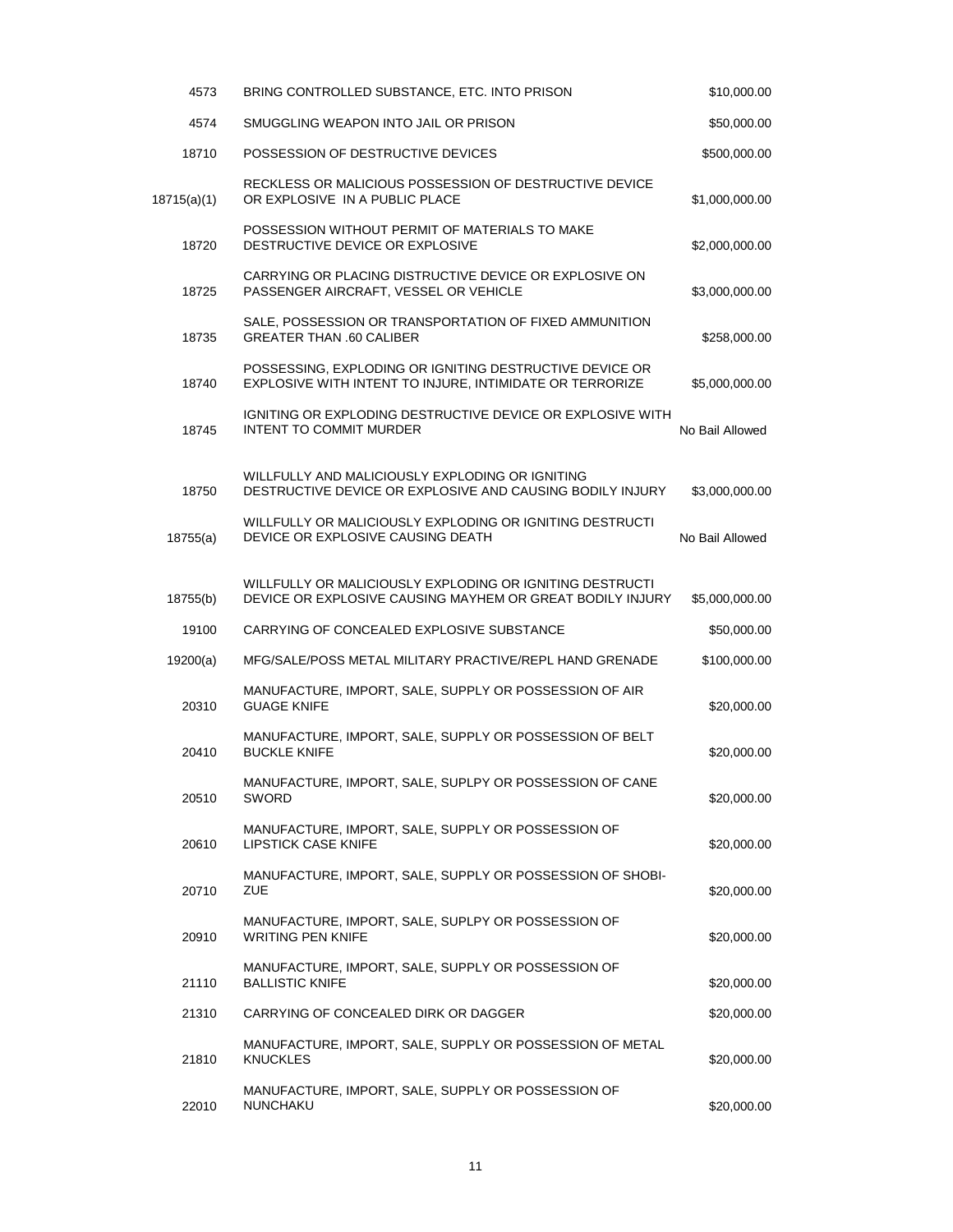| 22210       | MANUFACTURE, IMPORT, SALE, SUPLPY OR POSSESSION OF BILLY,<br>BLACKJACK, SANDBAG, SAND CLUB, SAP, SLUG SHOT OR LEADED<br>CANE | \$20,000.00  |
|-------------|------------------------------------------------------------------------------------------------------------------------------|--------------|
| 22410       | MANUFACTURE, IMPORT, SALE, SUPPLY OR POSSESSION<br><b>OFSHURIKEN</b>                                                         | \$20,000.00  |
| 22810       | PURCHASE, POSSESS OR USE OF TEAR GAS FOR SELF-DEFENSE                                                                        | \$25,000.00  |
| 23900       | ALTER, REMOVE OR OBLITERATE FIREARM IDENTIFICATION<br>NUMBER/MARKS WITHOUT PRIOR WRITTEN PERMISSION                          | \$10,000.00  |
| 24310       | MANUFACTURE, IMPORT, SALE, SUPLPY OR POSSESSION OF<br>CAMOUGLAGING FIREARM CONTAINER                                         | \$20,000.00  |
| 24410       | MANUFACTURE, IMPORT, SALE, SUPLPY OR POSSESSION OF CANE<br><b>GUN</b>                                                        | \$20,000.00  |
| 24510       | MANUFACTURE, IMPORT, SALE, SUPPLY OR POSSESSION OF<br>FIREARM NOT IMMEDIATELY RECOGNIZABLE AS FIREARM                        | \$20,000.00  |
| 24610       | MANUFACTURE, IMPORT, SALE, SUPPLY OR POSSESSION<br>OFUNDETECTABLE FIREARM                                                    | \$20,000.00  |
| 24710       | MANUFACTURE, IMPORT, SALE, SUPLPY OR POSSESSION OFWALLET<br><b>GUN</b>                                                       | \$20,000.00  |
| 25300       | CARRYING FIREARM IN PUBLIC PLACE WHILE MASKED TO HIDE<br><b>IDENTITY</b>                                                     | \$50,000.00  |
| 25400(a)(1) | CARRYING CONCEALED FIREARM IN A VEHICLE                                                                                      | \$100,000.00 |
| 25400(a)(2) | CARRYING CONCEALED FIREARM ON PERSON                                                                                         | \$50,000.00  |
| 25400(c)(1) | CARRYING CONCEALED WEAPON WITH PRIOR CONVICTION                                                                              | \$100,000.00 |
| 25400(c)(2) | KNOWLEDGE FIREARM STOLEN                                                                                                     | \$25,000.00  |
| 25850(c)(2) | CARRYING A LOADED FIREARM/STOLEN                                                                                             | \$25,000.00  |
| 25850(c)(3) | CARRYING A LOADED FIREARM/STREET GANG                                                                                        | \$100,000.00 |
| 26100(b)    | KNOWLINGLY DISCHARGE FIREARM FROM VEHICLE                                                                                    | \$500,000.00 |
| 26100(c)    | DISCHARGE FIREARM FROM VEHICLE - WILFULLY AND MALICIOUSLY                                                                    | \$500,000.00 |
| 28210(b)    | PROVIDING FALSE INFORMATION FOR A FIREARM PURCHASE - USE<br>OF REGISTER TO RECORD PURCHASE                                   | \$20,000.00  |
| 28215(b)    | <b>PROVIDING FALSE INFORMATION FOR A FIREARM PURCHASE -</b><br>ELECTRONIC OR TELEPHONE TRANSFER OF PURCHASE                  | \$20,000.00  |
| 29800(a)    | POSSESSION OF FIREARM BY A NARCOTIC ADDIT                                                                                    | \$100,000.00 |
| 29825(a)    | PURCHASE FIREARM: RESTRAINING ORDER                                                                                          | \$50,000.00  |
| 30305(a)    | POSSESSION OF AMMUNITION                                                                                                     | \$50,000.00  |
| 30210       | MANUFACTURE, IMPORT, SALE, SUPPLY OR POSSESSION OF BULLET<br>WITH EXPLOSIVE AGENT OR FLECHETTE DART                          | \$20,000.00  |
| 30600       | MANUFACTURE, DISTRIBUTE, TRANSPORT, IMPORT, SALE, GIFT OR<br>LOAN OF ASSUALT WEAPON OR .50 bmg RIFLE                         | \$100,000.00 |
| 30605       | POSSESSION OF ASSAULT WEAPON                                                                                                 | \$100,000.00 |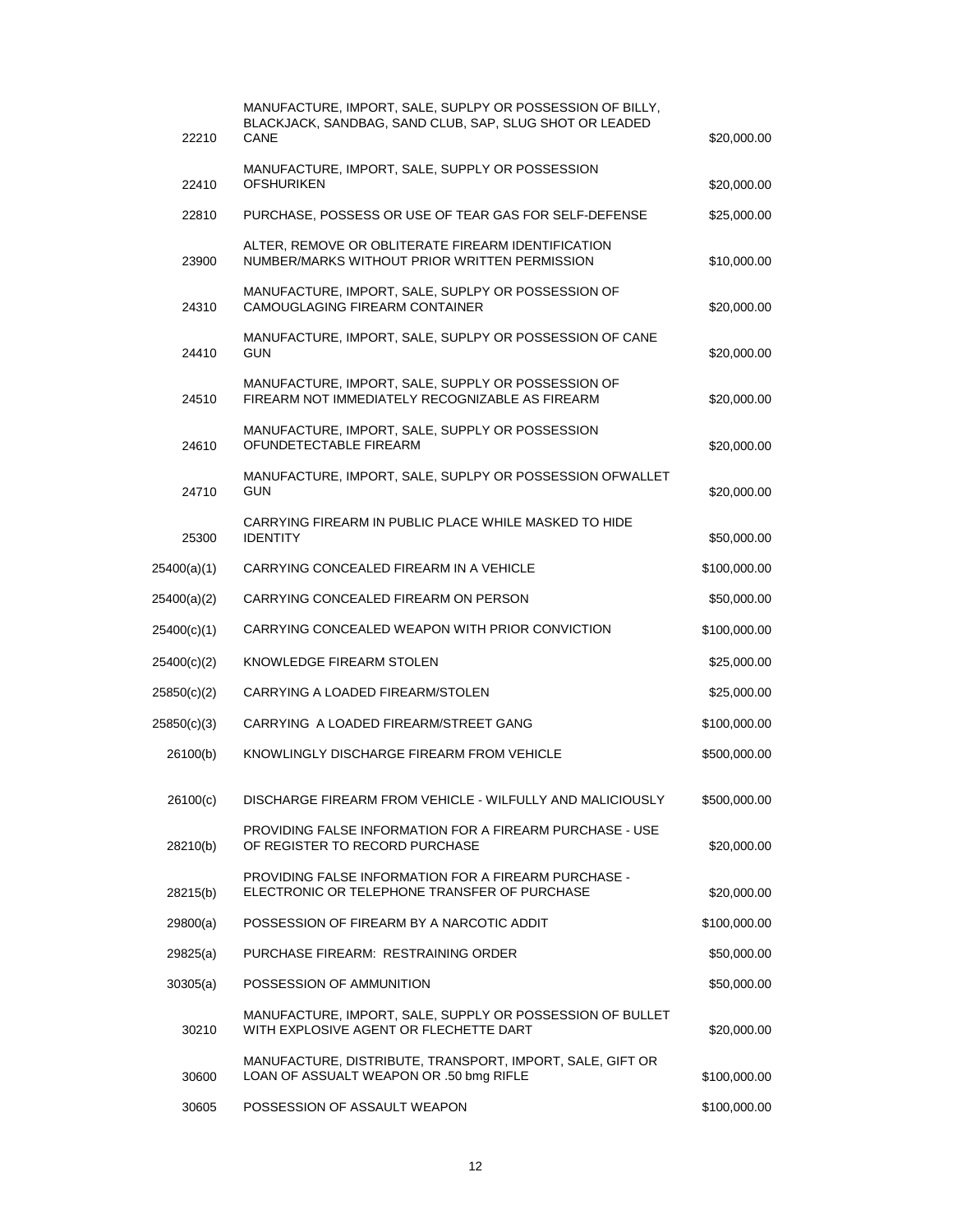| 31500    | MANUFACTURE, IMPORT, SALE, SUPPLY OR POSSESSION OF<br>UNCONVENTIONAL PISTOL                           | \$20,000.00  |
|----------|-------------------------------------------------------------------------------------------------------|--------------|
| 32310    | MANUFACTURE, IMPORT, SALE, SUPLPY OR POSSESSION OF LARGE<br>CAPACITY MAGAZINE                         | \$50,000.00  |
| 32625    | UNAUTHORIZED POSSESSION OR TRANSPORTATION OF MACHINE<br><b>GUN</b>                                    | \$100,000.00 |
| 32900    | MANUFACTURE, IMPORT, SALE, SUPPLY OR POSSESSION OF<br>MULTIBURST TRIGGER ACTIVATOR                    | \$20,000.00  |
| 33215    | MANUFACTURE, IMPORT, SALE, SUPLPY OR POSSESSION OF SHORT-<br>BARRELED RIFLE OR SHORT-BARRELED SHOTGUN | \$20,000.00  |
| 33600    | MANUFACTURE, IMPORT, SALE, SUPLPY OR POSSESSION OF ZIP GUN                                            | \$20,000.00  |
| 19200(a) | MANUFACTURE, IMPORT, SALE, SUPLPY OR POSSESSION OF<br><b>CERTAIN METAL HAND GRENADES</b>              | \$20,000.00  |
| 19200(b) | FIRST OFFENSE - METAL MILITARY PRACTICE HAND GRENADE OR<br>METAL REPLICA HANDGRENADE                  | \$20,000.00  |

## **PENAL CODE - Misdemeanor**

| 273A(1)         | CHILD CRUELTY: POSSIBLE INJURY/DEATH | \$10,000.00 |
|-----------------|--------------------------------------|-------------|
| 243.4(a)-(e)(1) | SEXUAL BATTERY                       | \$50,000.00 |
| 243(B) - (C)(2) | BATTERY ON PEACE OFFICER. ET AL      | \$50,000.00 |
| 273(A)(B)       | WILLFUL CREULTY TO CHILD             | \$50,000.00 |

## **VEHICLE CODE**

| 10751     | BUY/SELL/POSSESS VEHICLE WITH ALTERED NUMBER              | \$20,000.00  |
|-----------|-----------------------------------------------------------|--------------|
| 2800.2    | <b>EVADING</b>                                            | \$100,000.00 |
| 2800.2(b) | EVADING A PEACE OFFICER WITH DAMAGE TO PROPERTY           | \$150,000.00 |
| 2800.3    | EVADING, CAUSING INJURY OR DEATH                          | \$500,000.00 |
| 2800.4    | EVADING PEACE OFFICER - OPPOSITE DIRECTION                | \$100,000.00 |
| 4463      | FALSE EVIDENCES OF REGISTRATION WITH INTENT TO DEFRAUD    | \$20,000.00  |
| 10752     | POSSESS/ETC. MANUFACTURER'S ID WITH INTENT TO DEFRAUD     | \$20,000.00  |
| 10801     | CHOP SHOP OPERATION                                       | \$20,000.00  |
| 10802     | ALTER/ETC. VEHICLE ID NUMBER FOR SALE/ETC.                | \$20,000.00  |
| 10851     | DRIVING CAR WITHOUT CONSENT                               | \$20,000.00  |
| 20001(A)  | HIT AND RUN RESULTING IN DEATH OR INJURY                  | \$500,000.00 |
| 21651(b)  | DRIVING THE WRONG WAY ON A DIVIDED HIGHWAY CAUSING INJURY | \$50,000.00  |
| 23105(A)  | RECKLESS DRIVING CAUSING SPECIFIED INJURY                 | \$100,000.00 |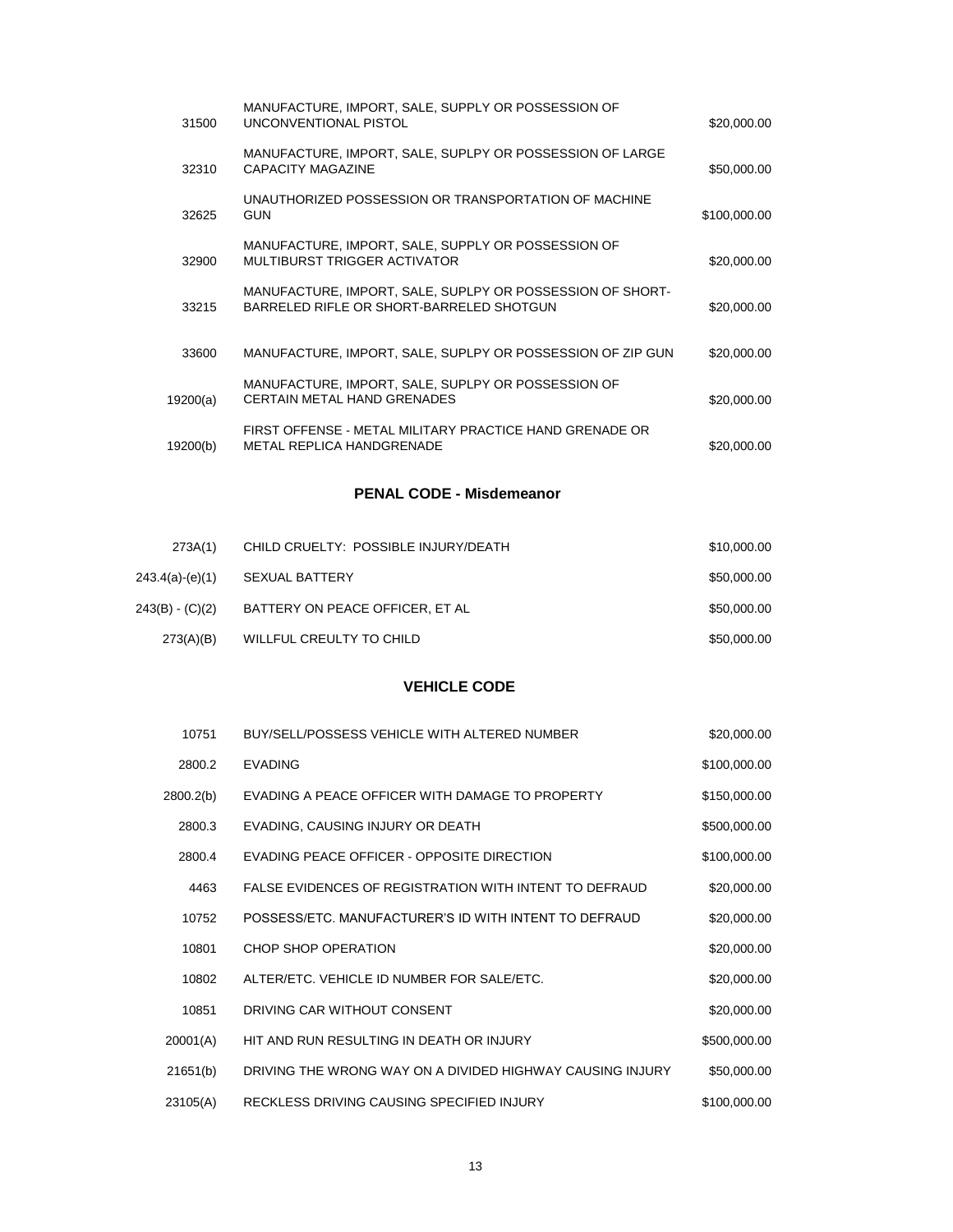| 23105(B)   | RECKLESS DRIVING CAUSING BODILY INJURY                                                                                         | \$100,000.00 |
|------------|--------------------------------------------------------------------------------------------------------------------------------|--------------|
| 23109(A)   | SPEED CONTEST CAUSING SPECIFIED INJURY                                                                                         | \$100,000.00 |
| 23109.1(A) | SPEED CONTEST CAUSING SPECIFIED INJURY                                                                                         | \$100,000.00 |
| 23110(b)   | THROWING SUBSTANCE OR MISSILE AT VEHICLE WITH INTENT TO DO<br>GBI                                                              | \$150,000.00 |
| 23152b     | DRIVING UNDER INFLUENCE OF ALCOHOL OR DRUGS                                                                                    | \$100,000.00 |
| 23152/     | DRIVING UNDER INFLUENCE OF ALCOHOL OR DRUGS WITH THREE<br>PRIOR DUI CONVICTIONS                                                | \$100,000.00 |
| 23153      | DRIVING UNDER THE INFLUENCE OF ALCOHOL OR DRUGS CAUSING<br><b>BODILY INJURY</b><br>For each misdemeanor prior, add \$20,000.00 | \$500,000.00 |
|            |                                                                                                                                |              |

#### **VEHICLE CODE - Misdemeanor DUI**

| 23152a/b | DRIVING UNDER INFLUENCE OF ALCOHOL/DRUGS - 1st Offense | \$10.000.00 |
|----------|--------------------------------------------------------|-------------|
| 23152a/b | DRIVING UNDER INFLUENCE OF ALCOHOL/DRUGS - 2nd Offense | \$30,000.00 |
| 23152a/b | DRIVING UNDER INFLUENCE OF ALCOHOL/DRUGS - 3rd Offense | \$50,000.00 |

### **BUSINESS AND PROFESSIONAL CODE**

| 583        | <b>FALSE STATEMENTS</b>                              | \$20,000.00 |
|------------|------------------------------------------------------|-------------|
|            |                                                      |             |
| 650        | UNLAWFUL REBATES                                     | \$20,000.00 |
| 2052       | UNCERTIFIED PRACTICE OF MEDICINE                     | \$25,000.00 |
| 2052       | UNCERTIFIED ADVERTISEMENT OF MEDICINE                | \$25,000.00 |
| 4234       | DANGEROUS DRUGS, MINOR AS AGENT                      | \$25,000.00 |
| 4324(A)    | <b>FORGED PRESCRIPTION</b>                           | \$20,000.00 |
| 4324(B)    | DRUG POSSESSION, FORGED PRESCRIPTION                 | \$20,000.00 |
|            | DANGEROUS DRUGS, FORGERY OR PRESCRIPTION, POSSESSION |             |
| 4390       | SECURED BY FORGED PRESCRIPTION                       | \$25,000.00 |
| 6152(A)(1) | ACTING AS A RUNNER OR CAPPER FOR ATTORNEYS           | \$10,000.00 |
| 6152(A)(2) | SOLICITING RUNNERS OR CAPPERS FOR ATTORNEYS          | \$10,000.00 |
| 9889.22    | MATERIAL MISREPRESENTATION UNDER OATH/PERJURY        | \$10,000.00 |
|            |                                                      |             |

### **HEALTH AND SAFETY CODE**

| 11137.3 | POSSESSION OR OBTAINING CONTROLLED SUBSTANCES FOR<br>ILLEGAL PURPOSE OR BY FRAUD | \$10,000.00 |
|---------|----------------------------------------------------------------------------------|-------------|
| 11152   | CONTROLLED SUBSTANCES - WRITING OR DISPENSING                                    | \$10,000.00 |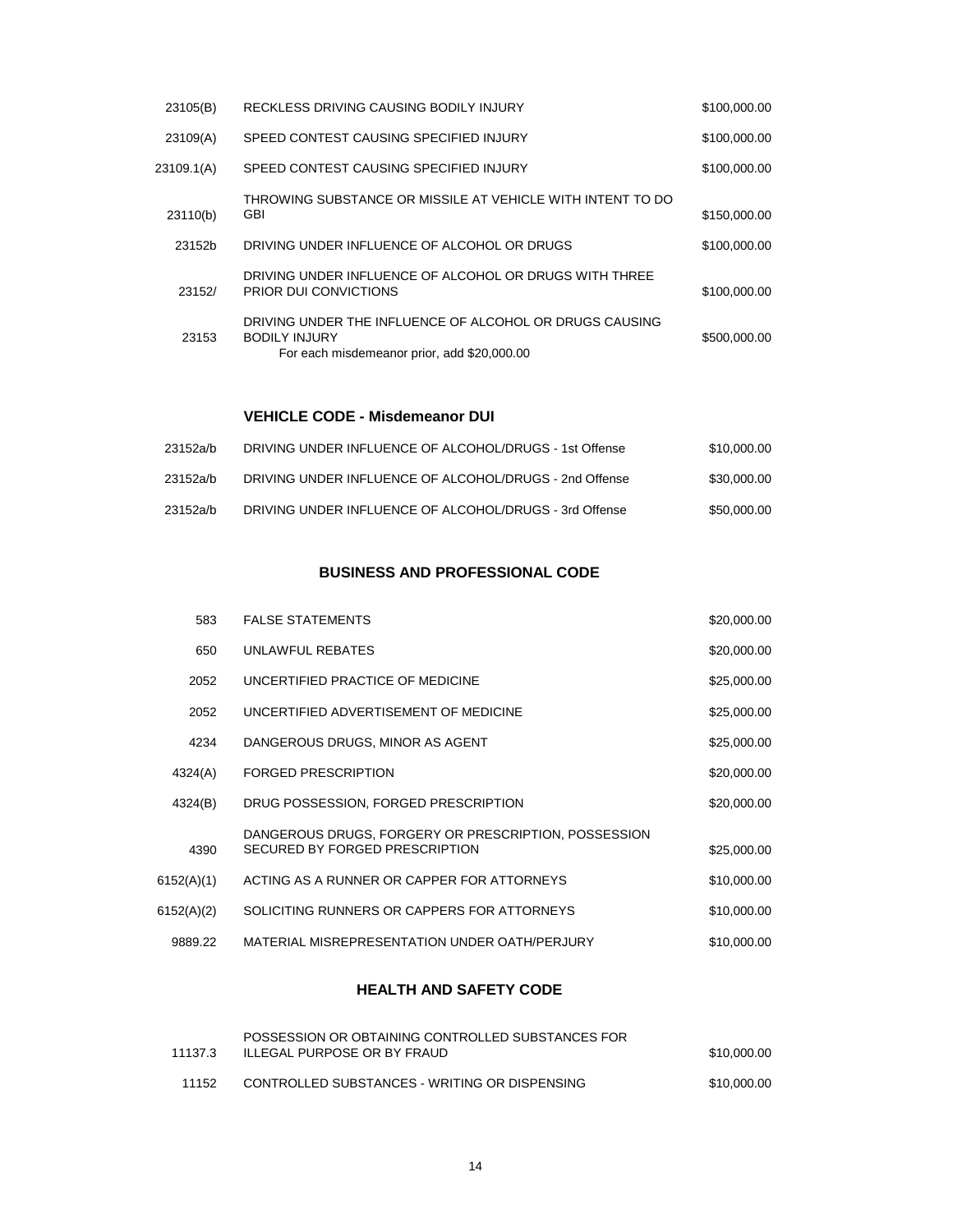| 11153    | CONTROLLED SUBSTANCES - PRESCRIPTION                                                                                                                                                                                                                                                                                                                              | \$10,000.00                                                                                      |
|----------|-------------------------------------------------------------------------------------------------------------------------------------------------------------------------------------------------------------------------------------------------------------------------------------------------------------------------------------------------------------------|--------------------------------------------------------------------------------------------------|
| 11154    | CONTROLLED SUBSTANCES - PRESCRIBING OR ADMINISTERING                                                                                                                                                                                                                                                                                                              | \$10,000.00                                                                                      |
| 11155    | CONTROLLED SUBSTANCES - FURNISHING                                                                                                                                                                                                                                                                                                                                | \$10,000.00                                                                                      |
| 11156    | CONTROLLED SUBSTANCES, - PRESCRIBING, ADMINISTERING,<br><b>FURNISHING TO ADDICT</b>                                                                                                                                                                                                                                                                               | \$10,000.00                                                                                      |
| 11162.5  | <b>COUNTERFEITING PRESCRIPTION BLANK</b>                                                                                                                                                                                                                                                                                                                          | \$10,000.00                                                                                      |
| 11336    | KEEP PLACE TO SELL/USE CONTROLLED SUBSTANCES                                                                                                                                                                                                                                                                                                                      | \$10,000.00                                                                                      |
| 11350    | ILLEGAL POSSESSION OF CERTAIN SPECIFIC OR CLASSIFIED<br><b>CONTROLLED SUBSTANCES</b>                                                                                                                                                                                                                                                                              | \$10,000.00                                                                                      |
| 11351    | POSSESSION OR PURCHASE FOR SALE OF CERTAIN SPECIFIC OR<br>CLASSIFIED CONTROLLED SUBSTANCES                                                                                                                                                                                                                                                                        | \$100,000.00                                                                                     |
| 11351.5  | POSSESSION OR PURCHASE FOR SALE OF COCAINE BASE                                                                                                                                                                                                                                                                                                                   | \$100,000.00                                                                                     |
| 11352    | ILLEGAL TRANSPORTATION, SALE, FURNISHING OF CERTAIN<br>SPECIFIC OR CLASSIFIED CONTROLLED SUBSTANCES                                                                                                                                                                                                                                                               | \$100,000.00                                                                                     |
| 11352(A) | TRANSPORT/SELL NARCOTIC CONTROLLED SUBSTANCE                                                                                                                                                                                                                                                                                                                      | \$100,000.00                                                                                     |
| 11352(B) | TRANSPORT/SELL NARCOTIC BETWEEN COUNTY                                                                                                                                                                                                                                                                                                                            | \$100,000.00                                                                                     |
| 11352.5  | POSSESSION FOR SALE OF HEROIN                                                                                                                                                                                                                                                                                                                                     | \$100,000.00                                                                                     |
| 11353    | PERSON 18 YEARS OR OVER USING MINOR IN SALE,<br>TRANSPORATION OR GIVING TO A MINOR CERTAIN SPECIFIC OR<br><b>CLASSIFIED CONTROLLED SUBSTANCES</b>                                                                                                                                                                                                                 | \$30,000.00                                                                                      |
| 11353.5  | ADULT PREPARING TO SELL TO MINOR DRUGS OR NARCOTICS                                                                                                                                                                                                                                                                                                               | \$30,000.00                                                                                      |
| 11354    | PERSON UNDER 18 YEARS USING MINOR IN SALE,<br>TRANSPORTATION OR GIVING TO A MINOR CERTAIN SPECIFIC<br><b>CLASSIFIED SUBSTANCES</b><br>If over 1 lb. of substance is involved<br>If over 3 lbs. of substance is involved<br>If over 10 lbs, of substance is involved<br>If over 25 lbs. of substance is involved<br>If over 100 lbs, or more substance is involved | \$30,000.00<br>\$100,000.00<br>\$50,000.00<br>\$1,000,000.00<br>\$5,000,000.00<br>\$5,000,000.00 |
| 11355    | SALE OR FURNISHING SUBSTANCE FALSELY REPRESENTED AS<br>CONTROLLED SUBSTANCE, WITH RESPECT TO CERTAIN SPECIFIC OR<br><b>CLASSIFIED CONTROLLED SUBSTANCES</b>                                                                                                                                                                                                       | \$10,000.00                                                                                      |
| 11357    | MARIJUANA - POSSESSION                                                                                                                                                                                                                                                                                                                                            | \$10,000.00                                                                                      |
| 11357(a) | MARIJUANA - CONCENTRATED CANNABIS                                                                                                                                                                                                                                                                                                                                 | \$10,000.00                                                                                      |
| 11358    | MARIJUANA - CULTIVATE, PROCESS<br>If over 10 lbs.<br>If over 25 lbs.                                                                                                                                                                                                                                                                                              | \$1,000.00<br>\$15,000.00<br>\$50,000.00                                                         |
| 11359    | MARIJUANA - POSSESSION FOR SALE                                                                                                                                                                                                                                                                                                                                   | \$10,000.00                                                                                      |
| 11360(a) | MARIJUANA - TRANSPORTATION, SALE, FURNISHING                                                                                                                                                                                                                                                                                                                      | \$10,000.00                                                                                      |
| 11361    | MARIJUANA - PERSON 18 YEARS OR OVER USING MINOR IN<br>SALE, TRANSPORTATION, GIVING TO MINOR<br>If over 10 lbs.<br>If over 25 lbs.                                                                                                                                                                                                                                 | \$15,000.00<br>\$20,000.00<br>\$50,000.00                                                        |
| 11361(A) | ADULT USING A MINOR                                                                                                                                                                                                                                                                                                                                               | \$100,000.00                                                                                     |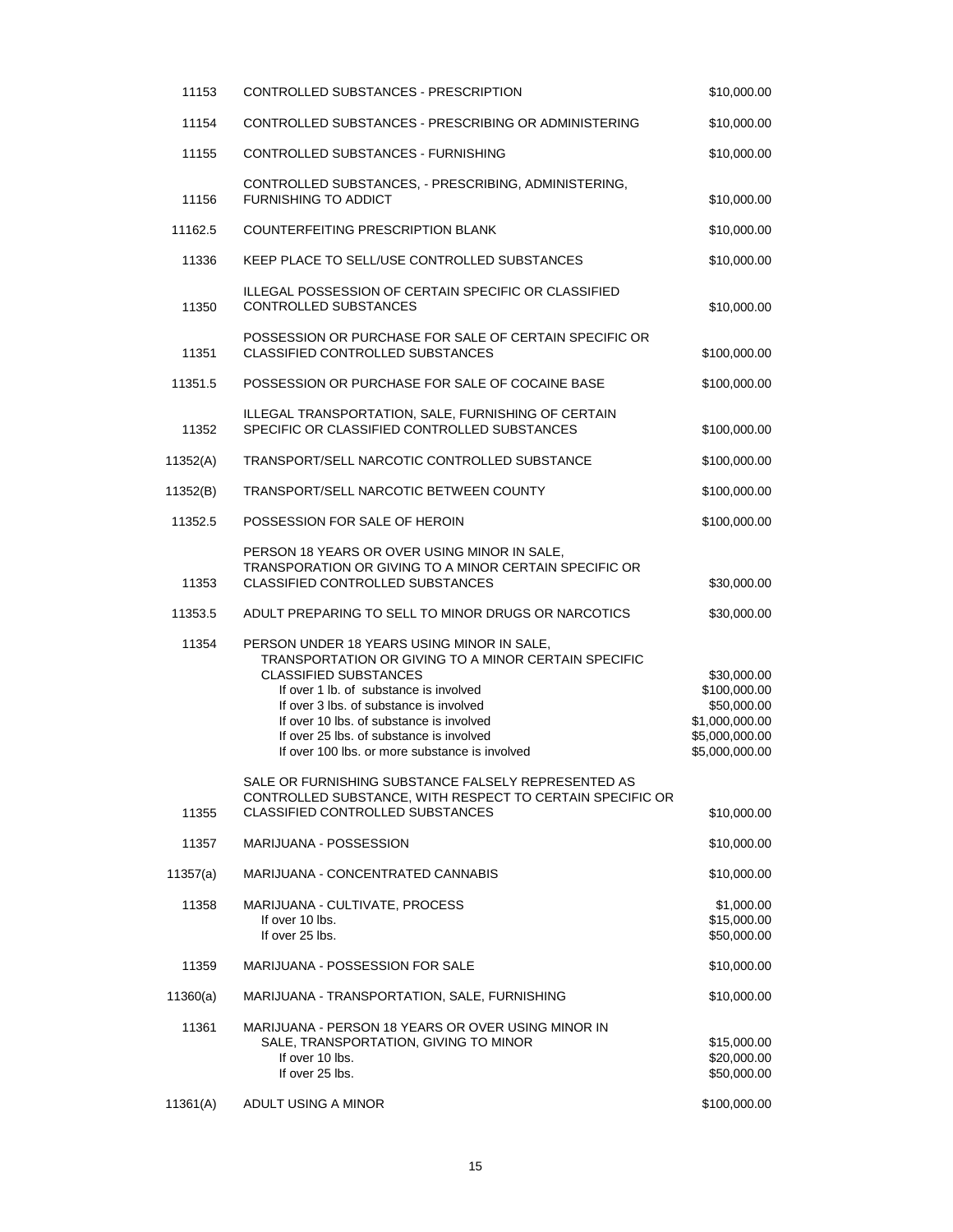| 11363       | PEYOTE - CULTIVATING, PROCESSING                                                                                                                                                                                                                                                                                                                                                                                                                                | \$20,000.00                                                                                                                                                        |
|-------------|-----------------------------------------------------------------------------------------------------------------------------------------------------------------------------------------------------------------------------------------------------------------------------------------------------------------------------------------------------------------------------------------------------------------------------------------------------------------|--------------------------------------------------------------------------------------------------------------------------------------------------------------------|
| 11364.5     | <b>BUSINESS SELL/ETC DRUG PARAPHERNALIA TO PERSON UNDER 18</b>                                                                                                                                                                                                                                                                                                                                                                                                  | \$25,000.00                                                                                                                                                        |
| 11366       | MAINTAINING PLACE FOR SELLING, GIVING, USING OF CERTAIN SPECII                                                                                                                                                                                                                                                                                                                                                                                                  | \$25,000.00                                                                                                                                                        |
| 11366.5(b)  | ALLOWING LOCATION TO BE FORTIFIED FOR DRUGS                                                                                                                                                                                                                                                                                                                                                                                                                     | \$50,000.00                                                                                                                                                        |
| 11368       | NARCOTIC DRUGS: FORGING, ALTERING PRESCRIPTION                                                                                                                                                                                                                                                                                                                                                                                                                  | \$10,000.00                                                                                                                                                        |
| 11370.1     | POSSESSION OF CONTROLLED SUBSTANCE WHILE ARMED WITH A<br><b>FIREARM</b>                                                                                                                                                                                                                                                                                                                                                                                         | \$50,000.00                                                                                                                                                        |
| 11370.6(A)  | POSSESSION OF MONEY OR INSTRUMENTS OVER \$1000,000.00                                                                                                                                                                                                                                                                                                                                                                                                           | \$250,000.00                                                                                                                                                       |
| 11375(B)(1) | POSSESSION FOR SALE OF DESIGNATED CONTROLLED SUBSTANCE                                                                                                                                                                                                                                                                                                                                                                                                          | \$100,000.00                                                                                                                                                       |
| 11377       | POSSESSION OF CONTROLLED SUBSTANCES                                                                                                                                                                                                                                                                                                                                                                                                                             | \$10,000.00                                                                                                                                                        |
| 11378       | POSSESSION OF CONTROLLED SUBSTANCES FOR SALE<br>If 1 lb, or more of substance is involved<br>If over 3 lbs, of substance is involved<br>If over 10 lbs, of substance is involved<br>If over 25 lbs. or more of substance is involved                                                                                                                                                                                                                            | \$120,000.00<br>\$150,000.00<br>\$200,000.00<br>\$300,000.00<br>\$600,000.00                                                                                       |
| 11378.5     | POSSESSION OR PURCHASE FOR SALE OF PCP<br>If over 3 oz. liquid or 3 grams powder<br>If over 8 oz. liquid or 8 grams powder<br>If over 1 qt. liquid or 2 oz. powder<br>If over 1 gallon liquid or 8 oz. powder<br>If over 3 gallons liquid or 14 lbs. powder<br>If over 5 gallons liquid or 1 1/2 lbs. powder<br>If over 20 gallons liquid or 10 lbs. powder<br>If over 25 gallons liquid or 12 1/2 lbs. powder<br>If over 200 gallons liquid or 100 lbs. powder | \$120,000.00<br>\$130,000.00<br>\$150,000.00<br>\$175,000.00<br>\$250,000.00<br>\$350,000.00<br>\$600,000.00<br>\$1,000,000.00<br>\$2,000,000.00<br>\$5,000,000.00 |
| 11379       | SALE OF CONTROLLED SUBSTANCES<br>If 1 lbs. or more of substance is involved<br>If over 3 lbs. of substance is involved<br>If over 10 lbs. of substance is involved<br>If 125 lbs. or more of substance is involved                                                                                                                                                                                                                                              | \$30,000.00<br>\$50,000.00<br>\$150,000.00<br>\$200,000.00<br>\$500,000.00                                                                                         |
| 11379.5     | SALE OF PCP<br>If over 8 oz. liquid or 8 grams powder<br>If over 1 quart liquid or 1 oz. powder<br>If over 1 gallon liquid or 8 oz. powder<br>If over 3 gallons liquid or 1 1/2 lbs. powder<br>If over 20 gallons liquid or 10 lbs. powder<br>If over 25 gallons liquid or 12 1/2 lbs. powder<br>If over 200 gallons liquid or 100 lbs. powder                                                                                                                  | \$30,000.00<br>\$50,000.00<br>\$75,000.00<br>\$150,000.00<br>\$250,000.00<br>\$1,000,000.00<br>\$2,000,000.00<br>\$5,000,000.00                                    |
| 11379.6(a)  | MANUFACTURE OF METHAMPHETAMINE AND OTHER CONTROLLED<br><b>SUBSTANCES</b>                                                                                                                                                                                                                                                                                                                                                                                        | \$200,000.00                                                                                                                                                       |
| 11379.6(b)  | OFFER TO MANUFACTURE                                                                                                                                                                                                                                                                                                                                                                                                                                            | \$25,000.00                                                                                                                                                        |
| 11379.8     | 1379.6, PCP, METHAMPHETAMINE<br>If over 3 lbs. or 10 gallons<br>If over 10 lbs. or 25 gallons                                                                                                                                                                                                                                                                                                                                                                   | \$500,000.00<br>\$1,000,000.00<br>\$2,000,000.00                                                                                                                   |
| 11380       | SOLICITING MINOR RE: CONTROLLED SUBSTANCES<br>If over 2,000 - 5,000 pills<br>If over 5,000 or more pills                                                                                                                                                                                                                                                                                                                                                        | \$150,000.00<br>\$30,000.00<br>\$50,000.00                                                                                                                         |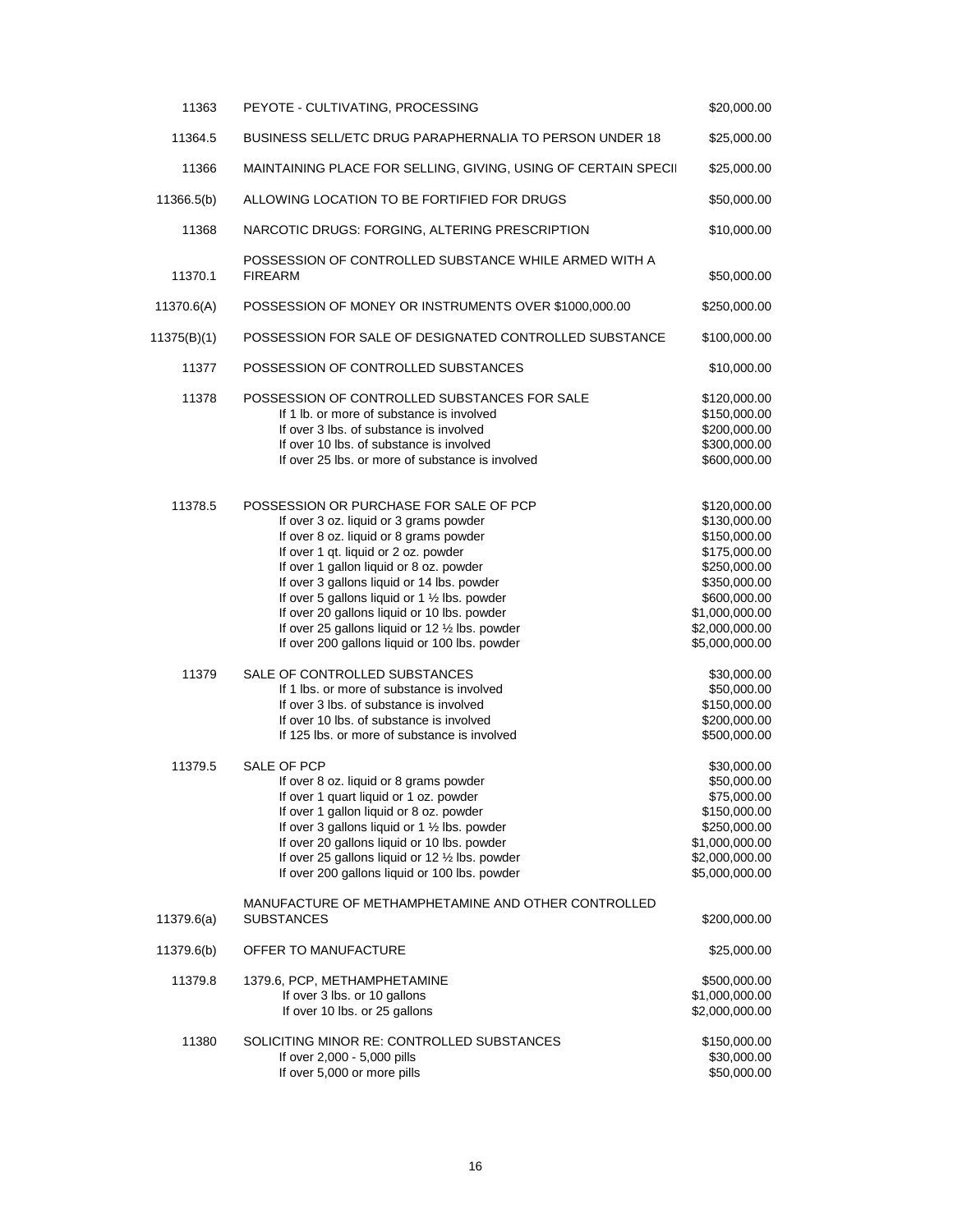| 11382         | SALE OR FURNISHING SUBSTANCES FALSELY TO BE CONTROLLED<br><b>SUBSTANCES</b>   | \$10,000.00     |
|---------------|-------------------------------------------------------------------------------|-----------------|
| 11383(a)      | POSSESSION OF PRECURSORS WITH INTENT TO MANUFACTURE<br><b>METHAMPHETAMINE</b> | \$100,000.00    |
| 11383(b)      | POSSESSION OF PRECURSORS WITH INTENT TO MANUFACTURE PCP                       | \$50,000.00     |
| 11383.7(B)(1) | POSSESSION/INTENT TO FACILITATE MANUFACTURE OF METH OR<br>ANALOG              | \$100,000.00    |
| 11383(g)      | POSSESSION OF CHEMICALS TO MANUFACTURE HYDRIODIC AID                          | \$25,000.00     |
| 11383.5(B)(1) | POSSESS WITH INTENT TO MANUFACTURE A CONTROLLED<br><b>SUBSTANCE</b>           | \$25,000.00     |
| 11383.5(B)(2) | POSSESS W/INTENT TO MANUFACTURE A CONTROLLED<br><b>SUBSTANCEW</b>             | \$100,000.00    |
| 11353.5(E)    | POSSESSION OF CHEMICALS TO MANUFACTURE HYDRIODIC ACID                         | \$100,000.00    |
| 11383.7(B)(1) | POSSESS W/INTENT TO SELL PRECURSORS TO MANUFACTURE<br><b>METHAMPHETAMINE</b>  | \$100,000.00    |
| 11532         | LOITERING WITH INTENT TO COMMIT SPECIFIED DRUG OFFENSES                       | \$10,000.00     |
| 25189.6(a)    | KNOW ACTION PLACE PERSON IN DEATH/EMINENT DANGER                              | \$10,000.00     |
|               | <b>INSURANCE CODE</b>                                                         |                 |
| 1871.4(a)     | <b>WORKER'S COMPENSATION - INSURANCE FRAUD</b>                                | \$10,000.00     |
| 1871.4(a)(2)  | <b>WORKER'S COMPENSATION - FALSE STATEMENTS</b>                               | \$10,000.00     |
|               | <b>WELFARE AND INSTITUTE CODE</b>                                             |                 |
| 1768.7(a)     | ATTEMPT ESCAPE/ESCAPE FROM YOUTH AUTHORITY                                    | No Bail Allowed |
| 1768.85       | <b>BATTERY BY GASSING</b>                                                     | \$25,000.00     |
| 10980(b)      | APPLICATION WITH THE INTENT OF ESTABLISHING MULTIPLE<br><b>EQUIPMENT</b>      | \$10,000.00     |
| 10980(c)(2)   | FRAUD TO OBTAIN AID                                                           | \$10,000.00     |
| 10980(c)(2)   | AID BY MISPRESENTATION                                                        | \$50,000.00     |
| 10980(c)(2)   | FRAUD TO OBTAIN AFDC (CASH GRANT) AID                                         | \$10,000.00     |
| 10980(g)(2)   | FRAUD TO OBTAIN FOOD STAMPS                                                   | \$10,000.00     |
| 11054         | PERJURY - AFFIRMATION OF ELIGIBILITY                                          | \$10,000.00     |
| 11483         | <b>WELFARE FRAUD</b>                                                          | \$10,000.00     |
| 14107.2(b)(1) | OFFER KICKBACK FOR AID                                                        | \$10,000.00     |

## **EDUCATION CODE**

| 18101 | REGISTRATION OF FACTITIOUS PERSON | \$10,000.00 |
|-------|-----------------------------------|-------------|
|       |                                   |             |

## **ELECTION CODE**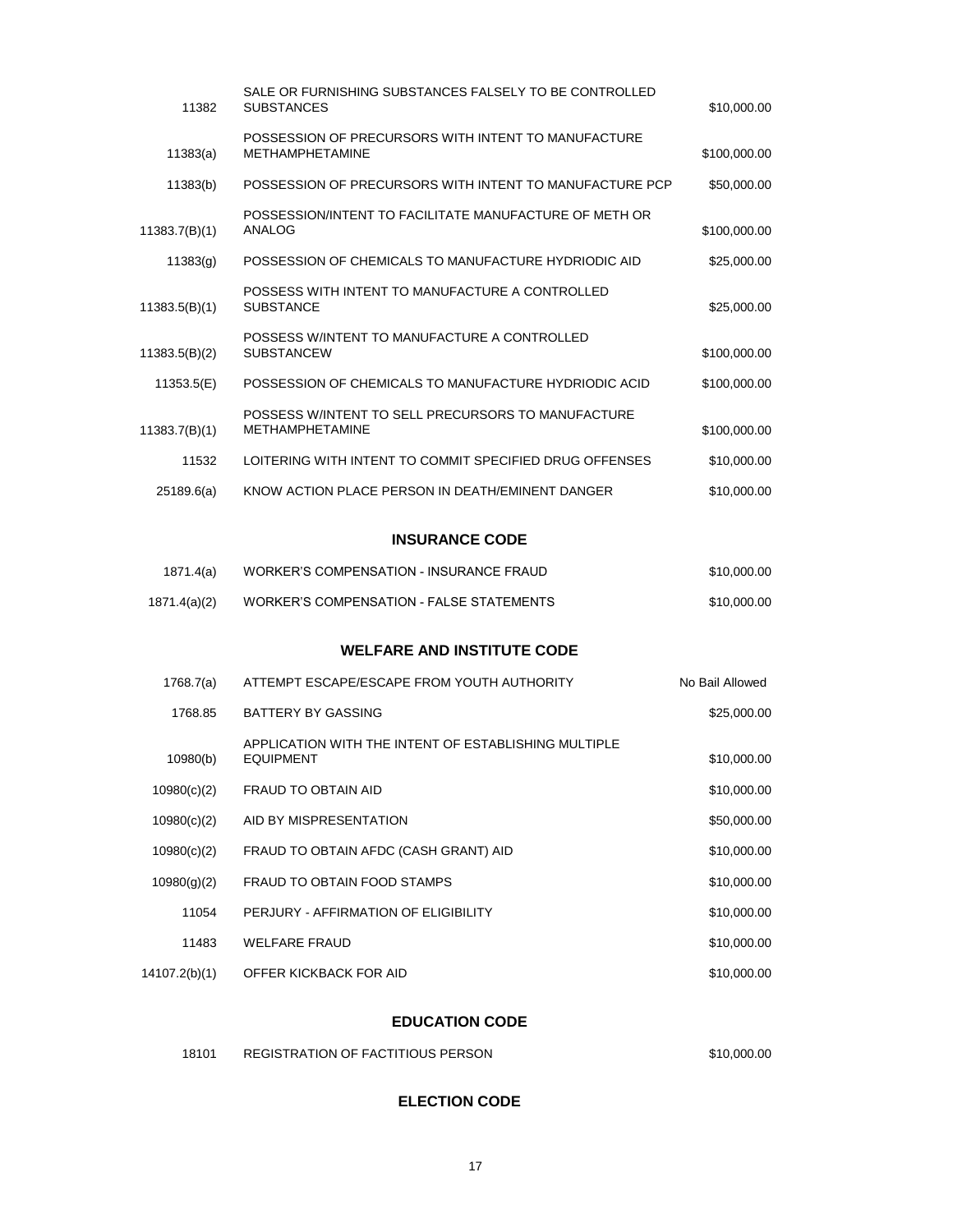| 18560(B) | <b>FRAUDULENT VOTING</b>                                  | \$20,000.00 |
|----------|-----------------------------------------------------------|-------------|
| 18578    | FRAUDULENT ABSENT VOTER BALLOT                            | \$20,000.00 |
| 18611    | <b>FALSELY CIRCULATING ANY DOCUMENTS</b>                  | \$25,000.00 |
| 18613    | SUBSCRIBING OR SIGNING A FICTITIOUS NAME TO ANY DOCUMENTS | \$25,000,00 |
| 18660    | MAKING A FALSE AFFIDAVIT CONCERNING DOCUMENTS             | \$25,000,00 |

### **GOVERNMENT CODE**

| 1090   | CONFLICT OF INTEREST                                     | \$20,000,00 |
|--------|----------------------------------------------------------|-------------|
| 8214.2 | KNOWINGLY PERMFORM NOTARIAL ACT ON FALSE/FORGRED TRUST [ | \$10,000,00 |
| 8227.3 | IMPERSONATING A NOTARY                                   | \$25,000.00 |

#### **REVENUE AND TAXATION**

| 7152   | <b>FALSE SALES TAX RETURN</b>                   | \$10,000.00 |
|--------|-------------------------------------------------|-------------|
| 7153.5 | EVASION OF SALES TAX                            | \$10,000,00 |
| 19706  | FAILURE TO FILE TAX RETURN WITH INTENT TO EVADE | \$10,000.00 |

#### **LABOR CODE**

| 3215    | UNLAWFUL CLIENT OR PATIENT REFERRAL                              | \$25,000,00 |
|---------|------------------------------------------------------------------|-------------|
| 6425(a) | VIOLATION OF HEALTH STANDARD CAUSED EMPLOYEE<br>DEATH/IMPAIRMENT | \$50,000.00 |

### **UNEMPLOYMENT INSURANCE**

| 2101(A) | FALSE STATEMENT/ET. REGARDING AID        | \$15,000.00 |
|---------|------------------------------------------|-------------|
| 2108    | FAILURE OR REFUSAL TO MAKE CONTRIBUTIONS | \$25,000,00 |
| 2110    | FAIL TO PAY DEDUCTIONS WITHHELD          | \$25,000.00 |
| 2116(A) | FALSELY CERTIFYING MEDICAL CONDITION     | \$50,000.00 |

#### **FINANCE CODE**

| 17414 | <b>ESCROW AGENT MISAPPROPRIATION</b>        | \$50,000,00 |
|-------|---------------------------------------------|-------------|
| 33400 | <b>ENGAGING IN BUSINESS WITHOUT LICENSE</b> | \$10,000.00 |

## **BAIL INCREMENTS FOR PRIOR CONVICTIONS**

PENAL CODE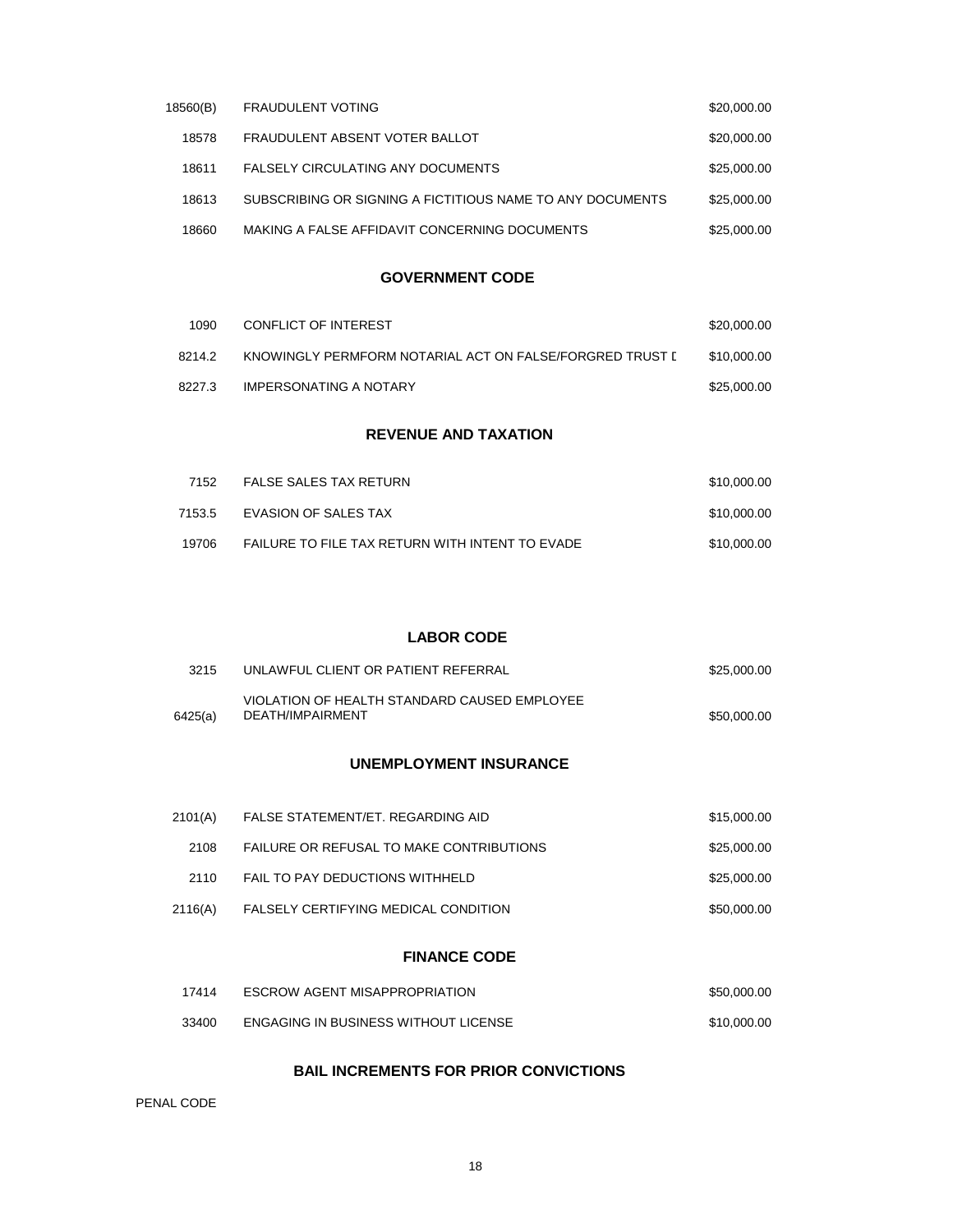| <b>SECTION</b> |                                                                                     | <b>BAIL</b>                         |
|----------------|-------------------------------------------------------------------------------------|-------------------------------------|
| 667(e)(1)      | <b>TWO STRIKES</b><br>DOUBLE THE BAIL FOR THE NEW CHARGE AND ADD \$20,000.00        | 2 x BAIL<br>plus \$20,000.00        |
| 667(e)(2)      | <b>THREE STRIKES</b>                                                                | 3 x BAIL<br>plus \$500,000.00       |
| 667.5(a)       | <b>PRIOR PRISON TERM: FOR VIOLENT FELONY</b>                                        | \$30,000.00                         |
| 667.5(b)       | PRIOR PRISON TERM: FOR ANY OTHER FELONY                                             | \$25,000.00                         |
| 667.51         | LEWD ACTS WITH CHILD UNDER 14, FOR EACH QUALIFYING PRISON PI                        | \$15,000.00                         |
| 667.6(a)       | SEX CONVICTION WITH PRIOR SEX CONVICTION, FOR EACH<br>QUALIFYING PRISON PRIOR ADDED | \$30,000.00                         |
| 667.6(b)       | SEX CONVICTION WITH TWO OR MORE PRIOR SEX CONVICTIONS                               | \$75,000.00                         |
| 969            | SPECIAL ALLEGATION - PRIOR CONVICTION                                               | \$50,000.00                         |
| 1170.12        | <b>TWO STRIKES</b><br>DOUBLE THE BAIL FOR THE NEW CHARGE AND ADD \$20,000.00        | $2 \times$ BAII<br>plus \$20,000.00 |
| 1170.12        | <b>THREE STRIKES</b>                                                                | 3 x BAIL<br>plus \$500,000.00       |
| 12025(A)PR     | CARRYING CONCEALED WEAPON WITH PRIOR                                                | \$10,000.00                         |
|                |                                                                                     |                                     |

## **BAIL INCREMENTS FOR ENHANCEMENTS**

PENAL CODE

| <b>SECTION</b>   | <b>OFFENSE</b>                                                       | <b>BAIL</b>     |
|------------------|----------------------------------------------------------------------|-----------------|
| 67.1             | SEX CRIMES (REPEAT OFFENDER) AGAINST AGED/UNDER 14                   | \$75,000.00     |
| 186              | SPECIAL ALLEGATION - CRIMINAL PROFITEERING                           | \$100,000.00    |
| 186.10(C)(1)(A)  | MONEY LAUYNDERING ENHANCEMENT                                        | \$100,000.00    |
| 186.11(A)(3)     | AGGRAVATED WHITE COLLAR CRIME ENCHANCEMENT                           | \$100,000.00    |
| 186.11(A)(3)     | SPEC. ALLEG. - AGGRAVATED WHITE COLLAR CRIM                          | \$100,000.00    |
| 186.22Z(B)(1)(A) | <b>STRET TERRORISM</b>                                               | \$250,000.00    |
| 186.22(B)(1)(B)  | <b>STREET TERRORISM</b>                                              | \$250,000.00    |
| 186.22(B)(1)(C)  | <b>STREET TERRORISM</b>                                              | \$250,000.00    |
| 186.22(B)(4)     | SPECIAL ALLEGATION - CRIMINAL STREET GANG                            | \$250,000.00    |
| 186.22(D)        | <b>STREET GRANG ACTIVITY</b>                                         | \$250,000.00    |
| 190(D)           | <b>SPECIAL ALLEGATION</b>                                            | <b>NO BAIL</b>  |
| 190.2(A)(22)     | SPECIAL CIRCUMSTANCE: MURDER COMITTED CRIMINAL STREET<br><b>GANG</b> | <b>NO BAIL</b>  |
| 190.2(C)         | SPECIAL CIRCUMSTANCE - AIDER AND ABETTOR                             | <b>NOR BAIL</b> |
| 190.2(D)         | SPECIAL CIRCUMSTANCE: AIDER IN FELONY MURDER                         | <b>NO BAIL</b>  |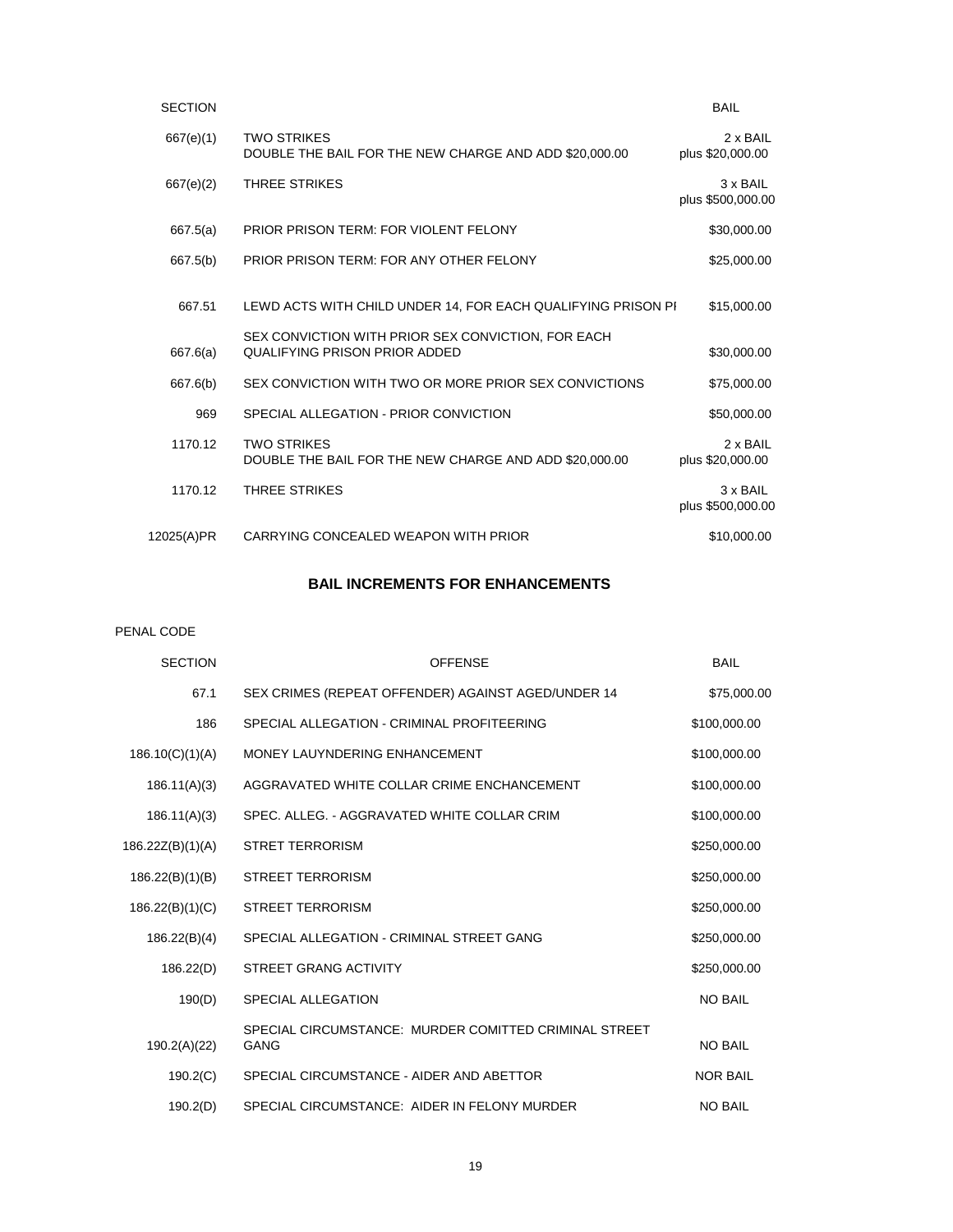| 273.5(E)            | DOMESTIC VIOLENCE PRIOR                                                | \$100,000.00   |
|---------------------|------------------------------------------------------------------------|----------------|
| 368(B)(2)(A)        | ELDER/DEPENDENT ADULT SUFFERED GREAT BODILY INJURY                     | \$50,000.00    |
| 368(B)(2)(B)        | ELDER/DEPENDENT ADULT SUFFERED GREAT BODILY INJURY                     | \$50,000.00    |
| 368(B)(3)           | DEATH RESULTING FROM ELDER ABUSE/NEGLECT                               | \$500,000.00   |
| 368(B)(3)(B)        | CAUSING DEATH - 70 YEARS OR OLDER                                      | \$500,000.00   |
| 451.1(A)            | SPECIAL ALLEGATION - ARSON WITH AGGRAVATING FACTORS                    | \$250,000.00   |
| 452.1(A)            | SPEC. ALLEG. - ARSON WITH AGGRAVATING FACTORS                          | \$250,000.00   |
| 667.5C (21)         | SPECIAL ALLEGATION - OCCUPIED DWELLING BURGLARY                        | \$50,000.00    |
| 667.5(C)(21)        | SPECIAL ALLEGATION - OCCUPIED DWELLING BURGLARY                        | \$50,000.00    |
| 667.61(A)(E)(4)(6)  | SPECIAL ALLEGATIONS-SEX CRIMES - AGGRAVATED<br><b>CIRCUMSTANCES</b>    | \$500,000.00   |
| 667.61(A)(E)(6)     | SPECIAL ALLEGATIONS SEX CRIMES                                         | \$500,000.00   |
| 667.61(B)(E)(6)     | SPECIAL ALLEGATIONS SEX CRIMES - AGGRAVATED<br><b>CIRCUMSTANCES</b>    | \$500,000.00   |
| 667.61(D)(1) TO (3) | SERIOUS SEX OFFENSE ENCHANCEMENT                                       | \$750,000.00   |
| 667.61(D)(4)        | SPECIAL ALLEGATIONS SEX CRIMES                                         | \$750,000.00   |
| 667.61(D)(5) TO (7) | SPEC. ALLEG. - SEX CRIMES AGGRAVATED CIRCUMSTANCES                     | \$750,000.00   |
| 667.61(E)(1) TO (7) | SPECIAL ALLEGATIONS SEX CRIMES                                         | \$750,000.00   |
| 667.7(a)(1)         | HABITUAL OFFENDER - LIFE WITH PAROLE                                   | \$75,000.00    |
| 667.7(a)(2)         | HABITUAL OFFENDER - LIFE WITHOUT PAROLE                                | \$1,000,000.00 |
| 667.8(a)            | KIDNAPING TO COMMIT SEX OFFENSE                                        | \$500,000.00   |
| 667.8(b)            | KIDNAPING FOR SEC UNDER 14                                             | \$500,000.00   |
| 667.61(B)(4)        | SPECIAL ALLEGATIONS, SEX CRIMES-ENHANCEMENT                            | \$100,000.00   |
| 667.61(B)(E)(3)     | SPECIAL ALLEGATIONS, SEX CRIMES-ENHANCEMENT                            | \$100,000.00   |
| 667.61(B)(E)(4)     | SPECIAL ALLEGATIONS, SEX CRIMES-ENHANCEMENT                            | \$100,000.00   |
| 667.61(D)(2)        | SPECIAL ALLEGATIONS, SEX CRIMES-ENHANCEMENT                            | \$100,000.00   |
| 667.61(E)(4)        | SPECIAL ALLEGATIONS, SEX CRIMES-ENHANCEMENT                            | \$100,000.00   |
| 667.85              | KIDNAPING WITH INTENT TO DEPRIVE GUARDIAN OF CUSTODY                   | \$25,000.00    |
| 667.9               | CERTAIN ENUMERATED CRIMES AGAINST AGED/UNDER 14,<br><b>HANDICAPPED</b> | \$50,000.00    |
| 781                 | MULTIPLE JURISDICTIONS                                                 | \$50,000.00    |
| 784.7               | MULTIPLE SEX CRIMES                                                    | \$500,000.00   |
| 786                 | BRINGING STOLEN GOODS INTO COUNTY                                      | \$50,000.00    |
| 801.5               | DATE OF DISCOVERY                                                      | \$50,000.00    |
| 803(B)              | STATUTE OF LIMITATIONS TOLLED                                          | \$50,000.00    |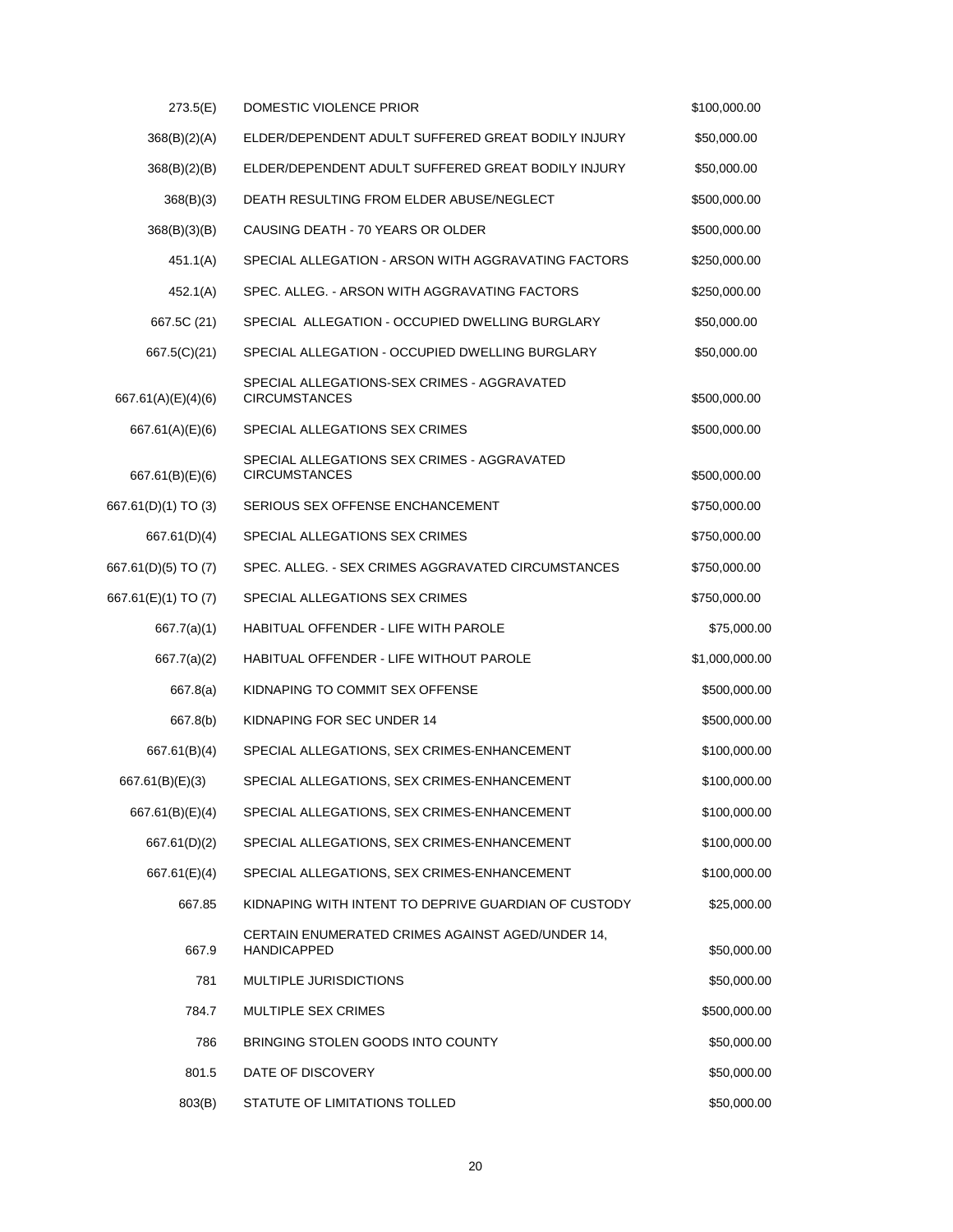| 803(C)            | STATUTE OF LIMITATIONS - LATE DISCOVERY                                             | \$50,000.00    |
|-------------------|-------------------------------------------------------------------------------------|----------------|
| 803(F)            | VICTIM UNDER 18 YEARS                                                               | \$50,000.00    |
| 803(G)            | STATUTE OF LIMITATIONS - SEX CRIMES                                                 | \$50,000.00    |
| 1170.12(A)667(D)  | <b>PRIORS - SERIOUS FELONY</b>                                                      | \$100,000.00   |
| 1170.74           | CRYSTALLINE FORM OF METHAMPHETAMINE                                                 | \$50,000.00    |
| 1192.7(C)         | SERIOUS FELONY - ENHANCEMENT                                                        | \$50,000.00    |
| 1192.7(C)(3)      | <b>SERIOUS FELONY- ENHANCEMENT</b>                                                  | \$50,000.00    |
| 1192.7(C)(18)     | <b>SERIOUS FELONY</b>                                                               | \$50,000.00    |
| 1202.1(A)         | MANDATORY AIDS TEST FOR PERSONS CONVICTED OF SPEC. SEX<br><b>OFFENSES</b>           | \$25,000.00    |
| 1203(E)(4)        | TWO PRIOR FELONY CONVICTIONS                                                        | \$50,000.00    |
| 1203.085(B)       | SPECIAL ALLEGATION - NEW OFFENSE SERIOIUYS OR VIOLENT<br><b>FELONY</b>              | \$100,000.00   |
| 12021.5           | SPEC. ALLEGATION CARRYING A FIREARM STREET GANG CRIME                               | \$50,000.00    |
| 12022(a)          | ARMED WITH FIREARM                                                                  | \$50,000.00    |
| 12022(b)          | PERSONAL USE OF DEADLY OR DANGEROUS WEAPON                                          | \$30,000.00    |
| 12022(c)          | <b>WEAPON OTHER THAN FIREARM</b>                                                    | \$20,000.00    |
| 12022.1(b)        | FELONY COMMITTED WHILE ON FELONY BAIL OR O.R.                                       | \$25,000.00    |
| 12022.1(e)        | FELONY COMMITTED WHILE ON PRISON PAROLE                                             | \$25,000.00    |
| 12022.1(f)        | FELONY COMMITTED WHILE ON FELONY PROBATION                                          | \$20,000.00    |
| 12022.2           | ARMOR PIERCING AMMUNITION                                                           | \$35,000.00    |
| 12022.2(B)        | SPECIAL ALLEGATION BODY ARMOR                                                       | \$50,000.00    |
| 12022.3(a)        | USE FIREARM, SEX CASE                                                               | \$50,000.00    |
| 12022.3(b)        | ARMED FIREARM, SEX CASE                                                             | \$55,000.00    |
| 12022.5(a)        | PERSONAL USE OF FIREARM                                                             | \$50,000.00    |
| 12022.5(b)        | DISCHARGING FIREARM AT OCCUPIED VEHICLE                                             | \$100,000.00   |
| 12022.5(D)(1)     | FIREARM AT VEHICLE                                                                  | \$100,000.00   |
| 12022.53(b)       | PERSONAL USE OF FIREARM COMMITTING SPECIFIED FELONY                                 | \$50,000.00    |
| 12022.53(c)       | PERSONAL USE AND DISCHARGE OF FIREARM IN SPECIFIED FELONY                           | \$250,000.00   |
| 12022.53(C)(E)(1) | PRINCIPAL'S DISCHARGE OF FIREARM - GANG                                             | \$250,000.00   |
| 12022.53(d)       | PERSONAL USE AND DISCHARGE OF FIREARM CAUSING GBI IN<br><b>SPECIFIED FELONY</b>     | \$1,000,000.00 |
| 12022.55          | DISCHARGING FIREARM FROM VEHICLE                                                    | \$100,000.00   |
| 12022.6(a)        | LOSS EXCEEDS \$50,000.00<br>OR AMOUNT OF LOST OVER \$50,000.00/WHICHEVER IS GREATER | \$50,000.00    |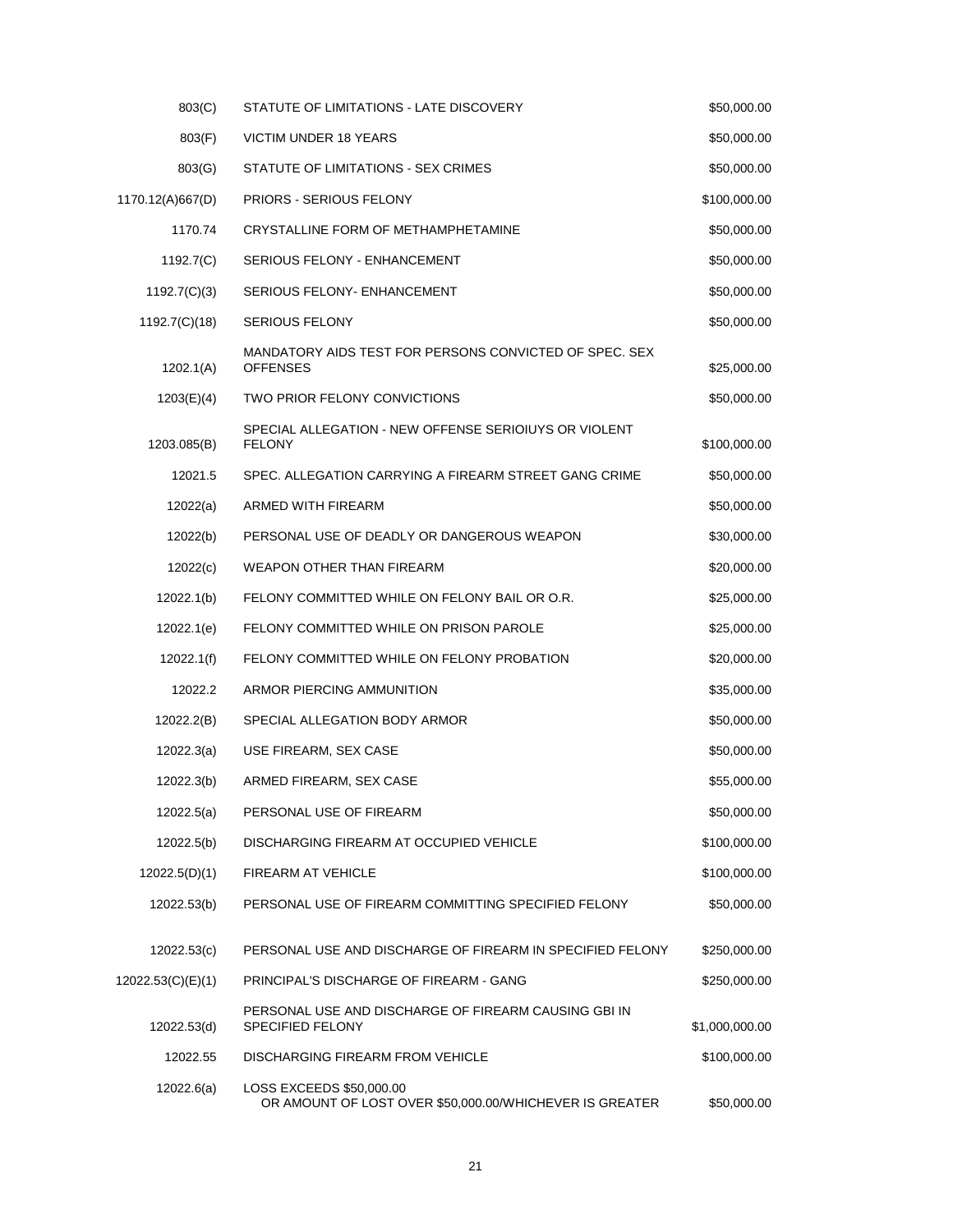| \$250,000.00   | EXCESSIVE LOSS OVER \$1,300,000.00                                                               | 12022.6(A)(3) |
|----------------|--------------------------------------------------------------------------------------------------|---------------|
| \$500,000.00   | SPECIAL ALLEGATION - EXCESSIVE LOSS OVER \$3,200,000.00                                          | 12022.6(A)(4) |
| \$150,000.00   | LOSS EXCEEDS \$150,000.00<br>OR AMOUNT OF LOST OVER \$150,000.00/WHICHEVER<br><b>IS GREATER</b>  | 12022.6(b)    |
| \$1,000,000.00 | LOSS EXCEEDS \$1,000.000.00<br>OR AMOUNT OF LOST OVER \$50,000.00/WHICHEVER<br><b>IS GREATER</b> | 12022.6(c)    |
| \$2,500,000.00 | LOSS EXCEEDS \$2,500,000.00<br>OR AMOUNT OF LOST OVER \$50,000.00/WHICHEVER<br><b>IS GREATER</b> | 12022.6(d)    |
| \$50,000.00    | <b>INFLICTION OF GREAT BODILY INJURY</b>                                                         | 12022.7       |
| \$1,000,000.00 | <b>GBI - BRAIN INJURY/PARALYSIS</b>                                                              | 12022.7(b)    |
| \$250,000.00   | <b>GBI - VICTIM 70 OR OLDER</b>                                                                  | 12022.7(c)    |
| \$250,000.00   | GBI - CHILD UNDER THE AGE OF 5                                                                   | 12022.7(d)    |
| \$100,000.00   | <b>INFLICTION OF GREAT BODILY INJURY</b>                                                         | 12022.7(E)    |
| \$30,000.00    | ADMINISTER DRUG AGAINST VICTIM'S WILL                                                            | 12022.75      |
| \$250,000.00   | G.B.I. IN CONNECTION WITH CERTAIN SEX OFFENSES                                                   | 12022.8       |
| \$250,000.00   | SPECIAL ALLEGATION - SEX CRIME WITH AIDS                                                         | 12022.85      |
| \$1,000,000.00 | <b>G.B.I. CAUSING TERMINATION OF PREGNANCY</b>                                                   | 12022.9       |
| \$10,000.00    | CONCEALABLE FIREARMS WITH ANY PRIOR CONVICTION                                                   | 12025         |

FOR ALL OFFENSES AND ENHANCEMENTS FOR WHICH A BAIL IS NOT SPECIFIED IN THIS SCHEDULE THE BAIL SHALL BE SET ACCORDING TO STATE PRISON TOP TERM POTENTIAL:

|                            | TOP TERM, LEST THAN 4 YEARS                          | \$15,000.00    |
|----------------------------|------------------------------------------------------|----------------|
|                            | TOP TERM, 4 YEARS                                    | \$20,000.00    |
|                            | TOP TERM, 5 YEARS                                    | \$25,000.00    |
|                            | TOP TERM, 6 YEARS                                    | \$30,000.00    |
|                            | TOP TERM, 7 YEARS                                    | \$35,000.00    |
|                            | TOP TERM, 8 YEARS                                    | \$40,000.00    |
|                            | TOP TERM, 9 YEARS                                    | \$45,000.00    |
|                            | TOP TERM, 10 YEARS                                   | \$50,000.00    |
|                            | TOP TERM, 11 YEARS                                   | \$60,000.00    |
|                            | TOP TERM, 12 YEARS                                   | \$65,000.00    |
|                            | TOP TERM, 16 YEARS                                   | \$70,000.00    |
|                            | TOP TERM, LIFE                                       | \$1,000,000.00 |
| <b>HEALTH &amp; SAFETY</b> |                                                      |                |
| 11352.5                    | POSSESSION FOR SALE OF HEROIN                        | \$100,000.00   |
| 11370.4(A)(4)              | SELL, POSSESS FOR SALE - 20 KILO OF COCAINE OR HERON | \$2,000,000.00 |
| 11379.8(A)(4)              | ADDITIONAL SENTENCE BASED ON WEIGHT OR VOLUME        | \$1,000,000.00 |
| <b>VEHILCE CODE</b>        |                                                      |                |
| 23558                      | CAUSING INJHURY TO MULTIPLE VICTIMS                  | \$250,000.00   |
| 23560                      | SECOND CONVICTION WITHIN SEVEN YEARS (23153)         | \$70,000.00    |